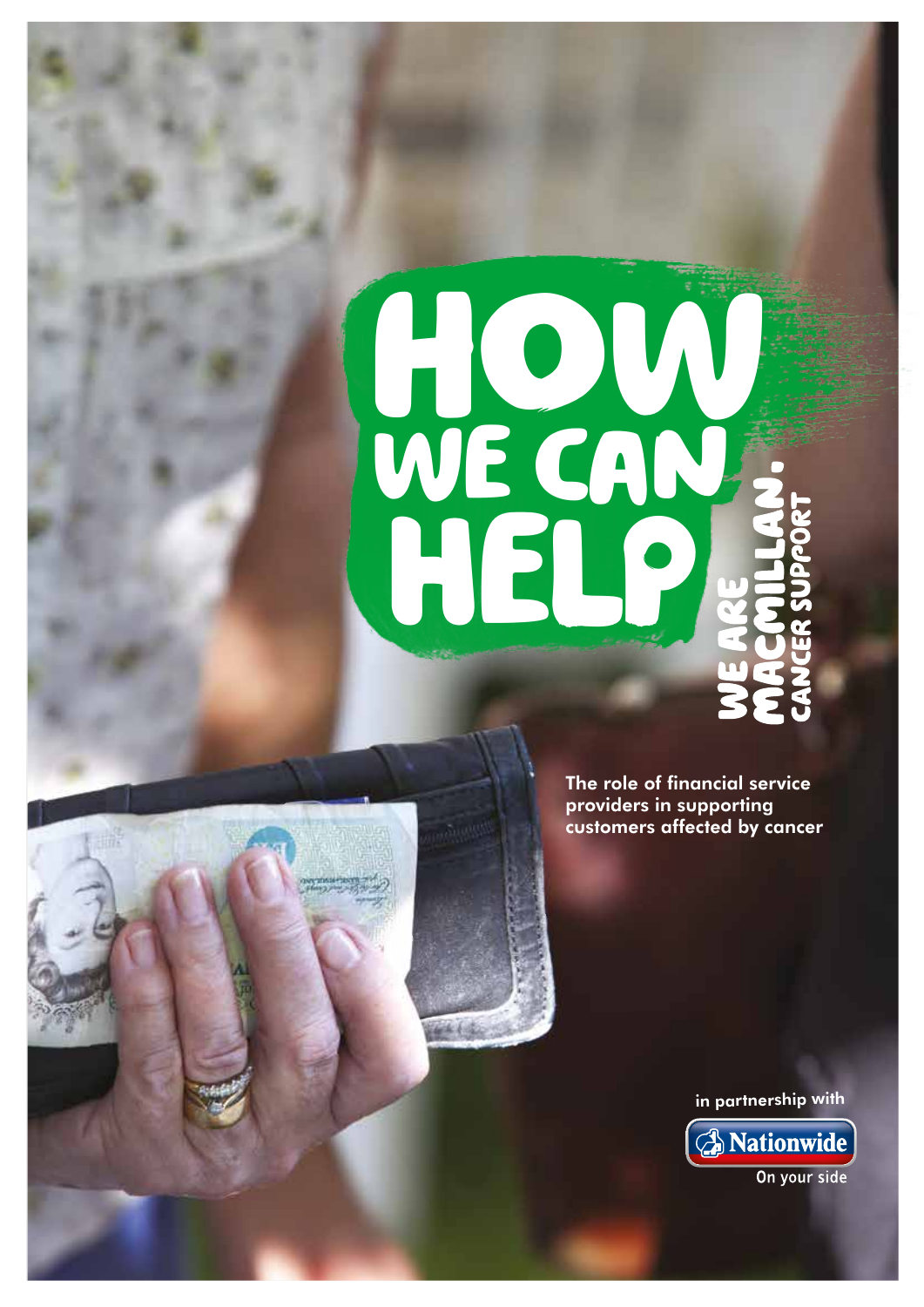### **Contents**

### *[Welcome](#page-2-0)*

| Messages from Lynda Thomas, CEO, Macmillan Cancer Support; |  |
|------------------------------------------------------------|--|
| and Graham Beale CBE, Nationwide Building Society CEO      |  |

### How we can help

| The positive role financial services providers can play<br>in improving support for customers affected by cancer | 6  |
|------------------------------------------------------------------------------------------------------------------|----|
| Macmillan's nine recommendations                                                                                 | 10 |
| How Nationwide Building Society stepped up to the challenge                                                      | 12 |
| Nationwide's Guiding Principles, Vision and People                                                               | 16 |
| Enabling our people                                                                                              | 22 |
| Nationwide's Specialist Support Service: evidence and outcomes                                                   | 26 |
| A model for the financial services industry                                                                      | 32 |
| The way forward                                                                                                  | 36 |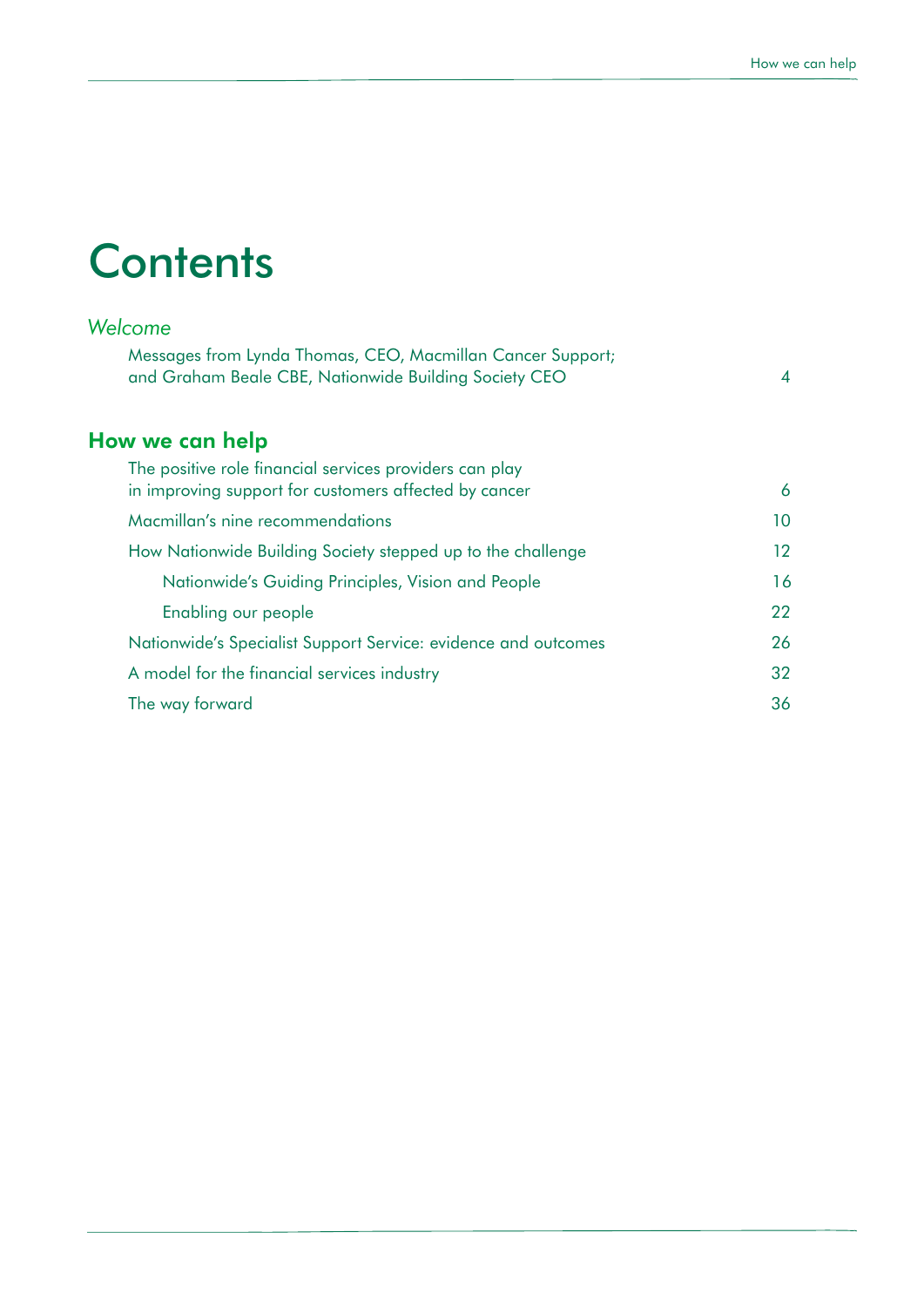### <span id="page-2-0"></span>Welcome

The cancer story is changing. There are currently 2.5 million people living with cancer in the UK and this number will arow to four million by 2030. Research commissioned by Macmillan Cancer Support has also revealed that four in five people are, on average, £570 a month worse off as a result of their cancer diagnosis.

Despite having such a significant effect on so many lives, the reality is that money problems caused by cancer are not particularly well known. It is now more important than ever that people diagnosed with cancer are helped to make informed decisions about their finances. This is why Macmillan is working to increase awareness of the immediate and long-term financial impact of cancer and the need for early intervention to prevent money problems getting out of hand.

We're already doing what we can to provide people affected by cancer with the financial support they need throughout their cancer journey. Macmillan provides an in-house Financial Guidance Service (FGS) which is uniquely positioned to offer tailored guidance on financial products and services to people affected by cancer. However, we cannot address the financial impact of cancer alone.

**Macmillan wants everyone to play their part in developing and implementing the solutions that are needed, in order to make sure that money worries are the last thing people affected by cancer have to think about. We believe the banking sector has a great opportunity to make a difference to people's lives because of its capacity and reach.** 



That's why we have used the evidence and insight gained through the provision of the Financial Guidance Service and our extensive research to create nine recommendations for the banking sector, outlined in our *Counting on Your Support* report.

Following the launch of this report in May 2014, Nationwide Building Society was eager to implement these recommendations, initially through the pilot service described in this guide, which clearly demonstrates the building society's commitment to improving things for their customers affected by cancer. This innovative service has delivered a proof of concept for the industry, achieving tremendous results – as illustrated later in the guide by the story of Barbara and her husband. It has also shown that helping customers affected by cancer can create a pathway for supporting other vulnerable customers.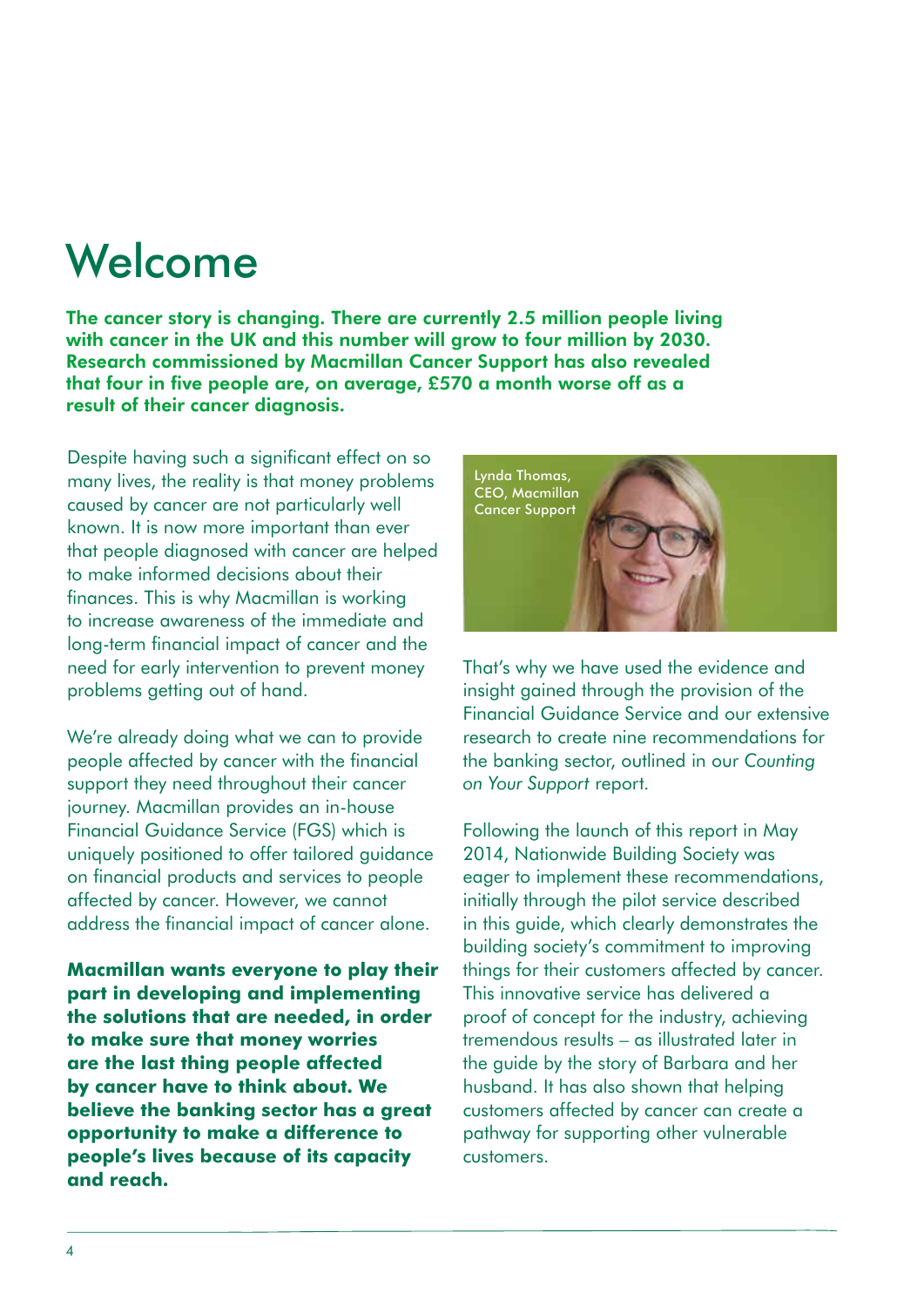The level of engagement we saw at our roundtable event in December 2015 demonstrates the real interest and appetite across the industry to build on the success of the Nationwide Specialist Support Service, and to better help customers affected by cancer. We all have a role to play in shaping and developing better financial support services for customers. By working with Macmillan you will be harnessing our cancer expertise, intelligence and strength of our brand, to help rebuild the trust in the financial services industry as a source of support. We look forward to working with the sector to achieve sustained improvement and change.

Lynda Thomas, CEO, Macmillan Cancer Support





Graham Beale, CEO, Nationwide Building Society

**At Nationwide we are committed to doing the right thing for our customers and we understand that sometimes things happen in their lives that may mean they need a little extra support.**

However, we recognise that making financial decisions at the best of times can be tough enough, but when you or a loved one is affected by cancer, money should be the last thing on your mind.

All too often that's not the case, so we partnered with Macmillan Cancer Support to develop a Specialist Support Service to provide help for people whose lives have been affected by cancer, giving them control, choice and independence when it comes to their finances.

While our vision is to extend the Service to other life-limiting or life threatening conditions, we believe what we've achieved with Macmillan provides a blueprint for others to build on. And, in doing so, other companies have an opportunity to make a genuine difference to the lives of customers and their families.

Graham Beale, CBE – CEO, Nationwide Building Society



On your side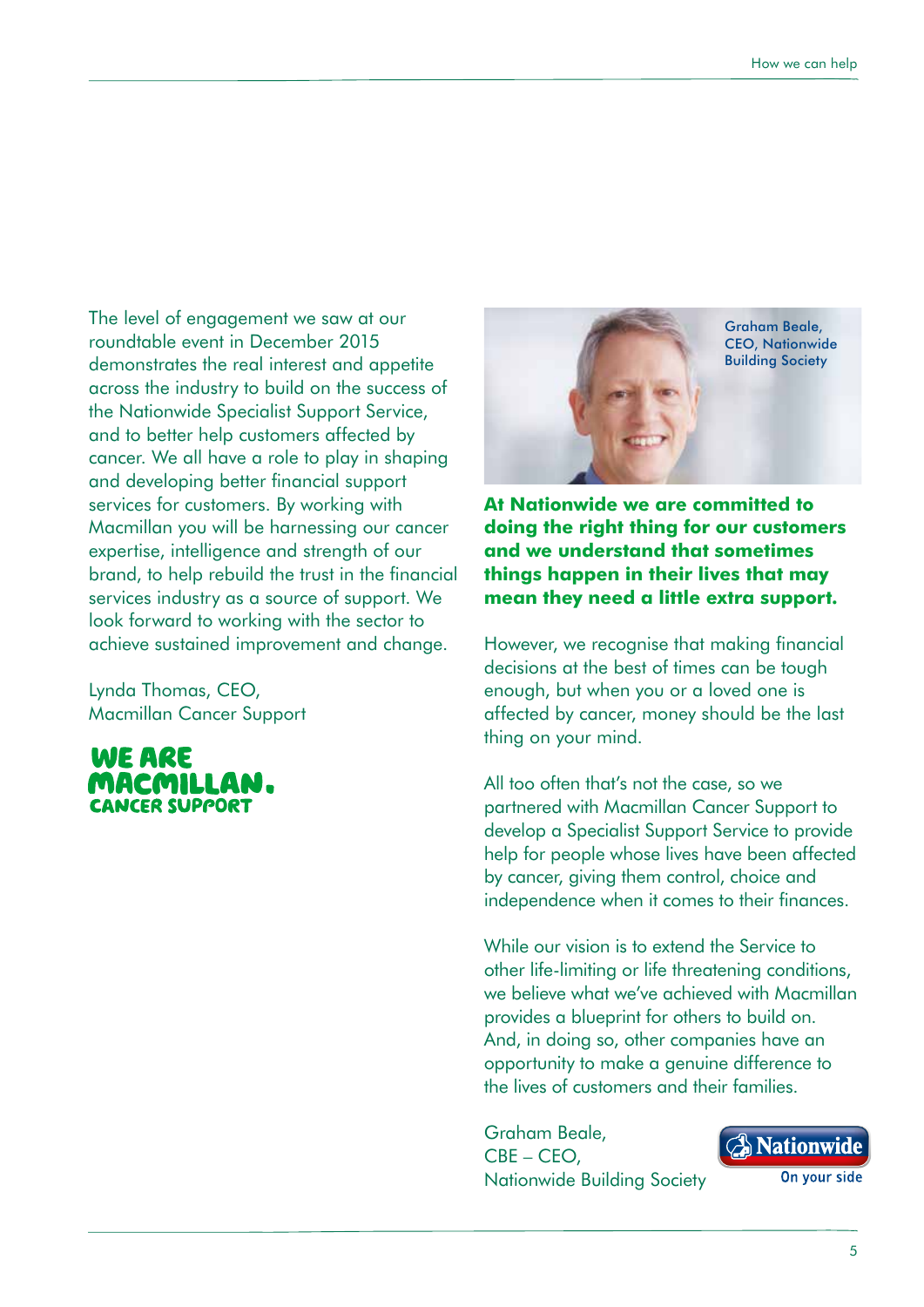### <span id="page-4-0"></span>The role of financial services providers in supporting customers affected by cancer

The financial impact of cancer is severe. A combination of increased costs and decreased income means that, on average, most (83%) people are £570 a month worse off as a result of their diagnosis. The physical and psychological impact of cancer alone can make managing day-to-day finances challenging and the added cost can put people affected by cancer at significant risk of becoming financially vulnerable.

> Building on policymakers' increasing recognition that the diverse needs of financial services customers are not being met, Macmillan has been working to influence policy developments to address the specific needs of customers affected by cancer. It has opened a dialogue with the financial services industry to encourage the latter to work in partnership, and develop practical solutions, to enable more people affected by cancer to have early access to the high-quality support they need. In addition, this work will help banks to realise a range of potential benefits.

Here are some of the main milestones on our journey towards improving financial services for customers affected by cancer:

- **May 2014**: Macmillan's *Counting on Your Support* report highlighted that only 2% of people saw the banking industry as a source of support, and that those who approached their financial provider for help got a poor response. The key message was that while the banking industry could play a significant part in reducing the financial impact of cancer, its lack of flexibility and understanding were making it part of the problem.
- **February 2015**: *An Occasional Paper on Consumer Vulnerability* was published by the Financial Conduct Authority (FCA) that highlighted the urgency of improving support to customers affected by cancer and other conditions that may make people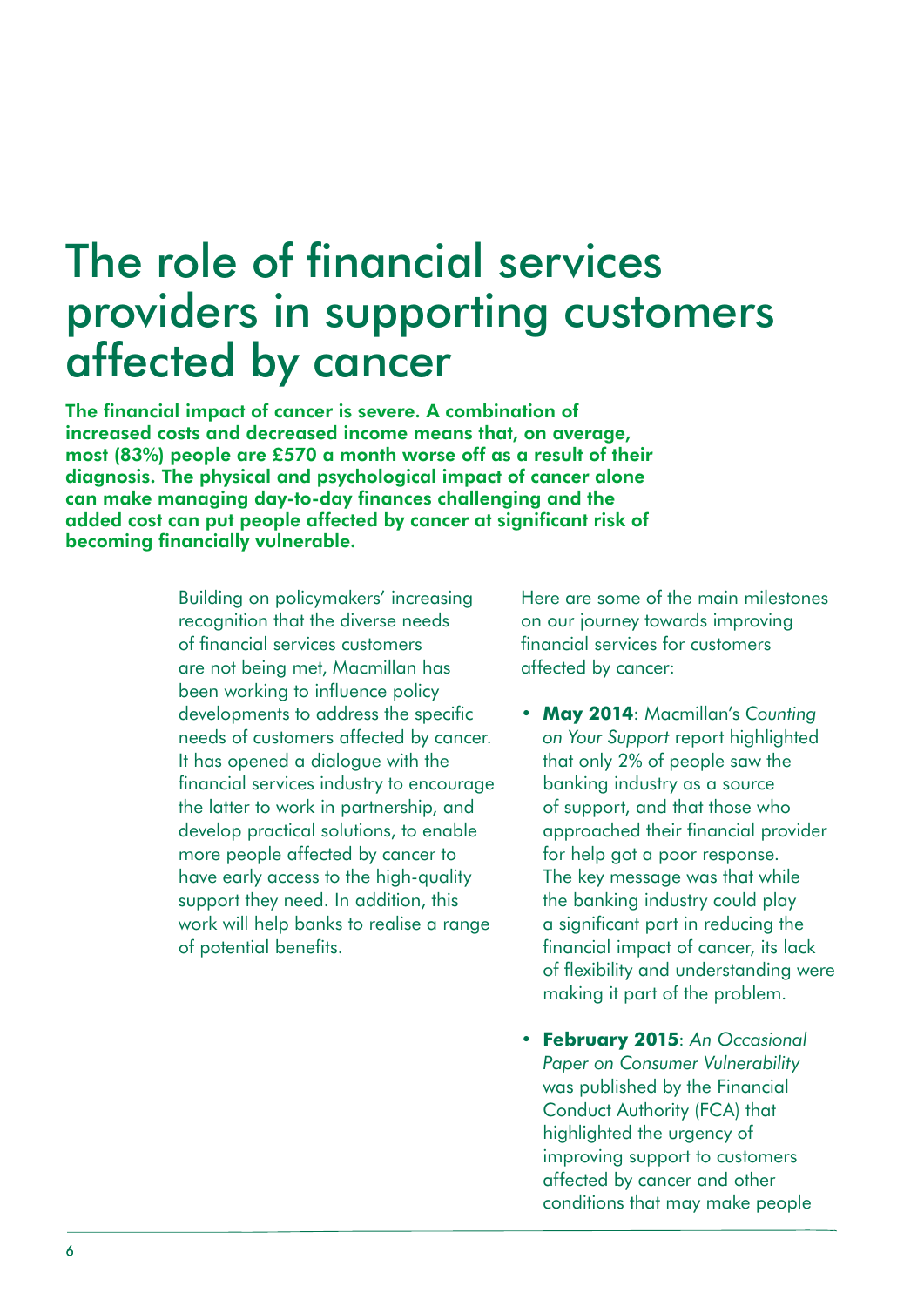vulnerable. The paper identified that despite the industry's good will and clear intention to treat vulnerable customers fairly, policies designed to achieve this were not adequately put into practice. The paper set out ways to improve this, including:

- training frontline employees to open conversations with potentially vulnerable customers;
- flexibility in the application of terms and conditions of products and services;
- an efficient process for referring consumers to specialist teams with the authority to make flexible decisions.
- **February 2015**: Macmillan collaborated with the British Bankers Association (BBA), the Stroke Association and the Royal College of Psychiatrists to publish the first in a series of briefings intended to offer best practice guidance for banks and their staff. The briefing, *BBA best practice guidance on long-term conditions*, covered a range of areas to be addressed in order to achieve good outcomes for customers, including policies and procedures, employee training and provision of specialised and tailored support. It also highlighted how working in partnership with organisations like Macmillan could provide both direct support and expert insight into the needs of potentially vulnerable customer groups.
- **April 2015**: With a strong existing partnership in place, Nationwide Building Society was the first organisation to step up and take on the challenge of operationalising and testing Macmillan's recommendations for the sector. With the specialist team at the core of the service, Nationwide took a holistic approach to achieving the flexibility in policies, products and processes, and the right level of training and knowledge across the business, to ensure the service was embedded operationally and culturally.
- **February 2016**: The Financial Services Vulnerability Taskforce (comprising the industry, charities and consumer groups) produced a report and recommendations offering solutions to the problems set out in the FCA's *Occasional Paper*. As a core member of the taskforce, Macmillan welcomed the nine highlevel principles, particularly those setting out that the industry should provide customers with access to specialised support; develop clear policies and processes and monitor their implementation and effectiveness in delivering good outcomes for customers; as well as work in partnership with charities and consumer groups.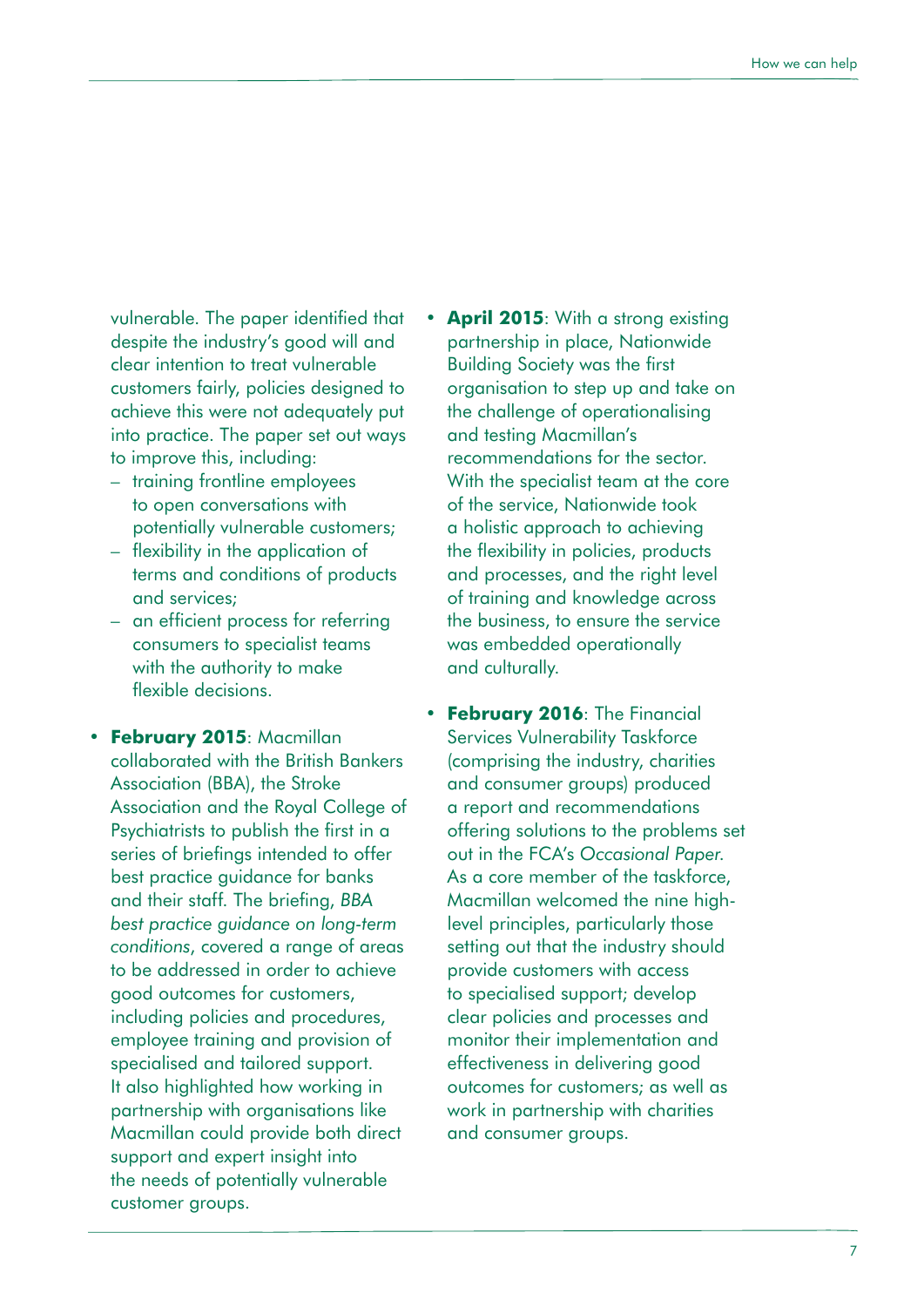### Customer experience without tailored support: Laura's story

Laura\* was diagnosed with cancer early in 2015 and had surgery and chemotherapy. She had been in work, but the length of her illness meant she was now moving on to Statutory Sick Pay. Laura called Macmillan's Financial Guidance Service after her bank failed to help with her concerns about meeting her mortgage payments.

She had initially called her bank and asked to switch to an interestonly mortgage but was informed this wasn't possible and that anything other than paying the full amount would be considered a default. Laura was very upset at the way she was treated. Macmillan's Financial Guide suggested she speak to the bank again and sent her information about her rights as a homeowner and about the mortgage protocol.

Although she tried again by telephone she was still unable to get a positive

response from the bank. The person she spoke to insisted she must pay the full amount. Terrified of defaulting she decided to withdraw £10,000 from her pension fund to reduce the monthly mortgage payment.

Upon returning to her bank branch to pay in the lump sum, another adviser told her she should have been entitled to a payment holiday when she first called. Unfortunately by then she thought it was too late and decided to continue with the lump-sum payment.

She was disappointed and said if the payment holiday had been offered as an option when she initially contacted the bank she would have opted for that instead of taking cash from her pension.

(\*Name has been changed to protect identity.)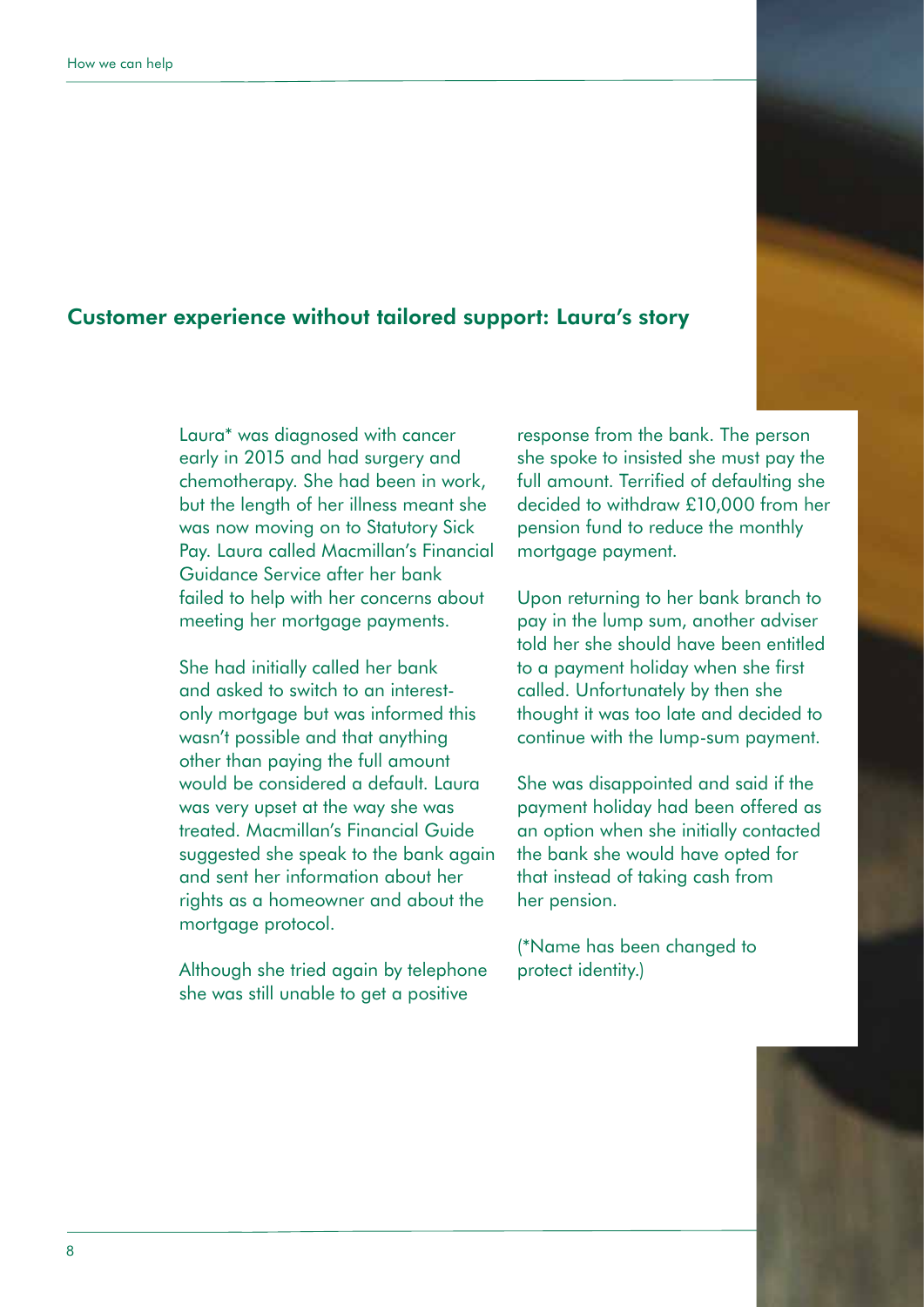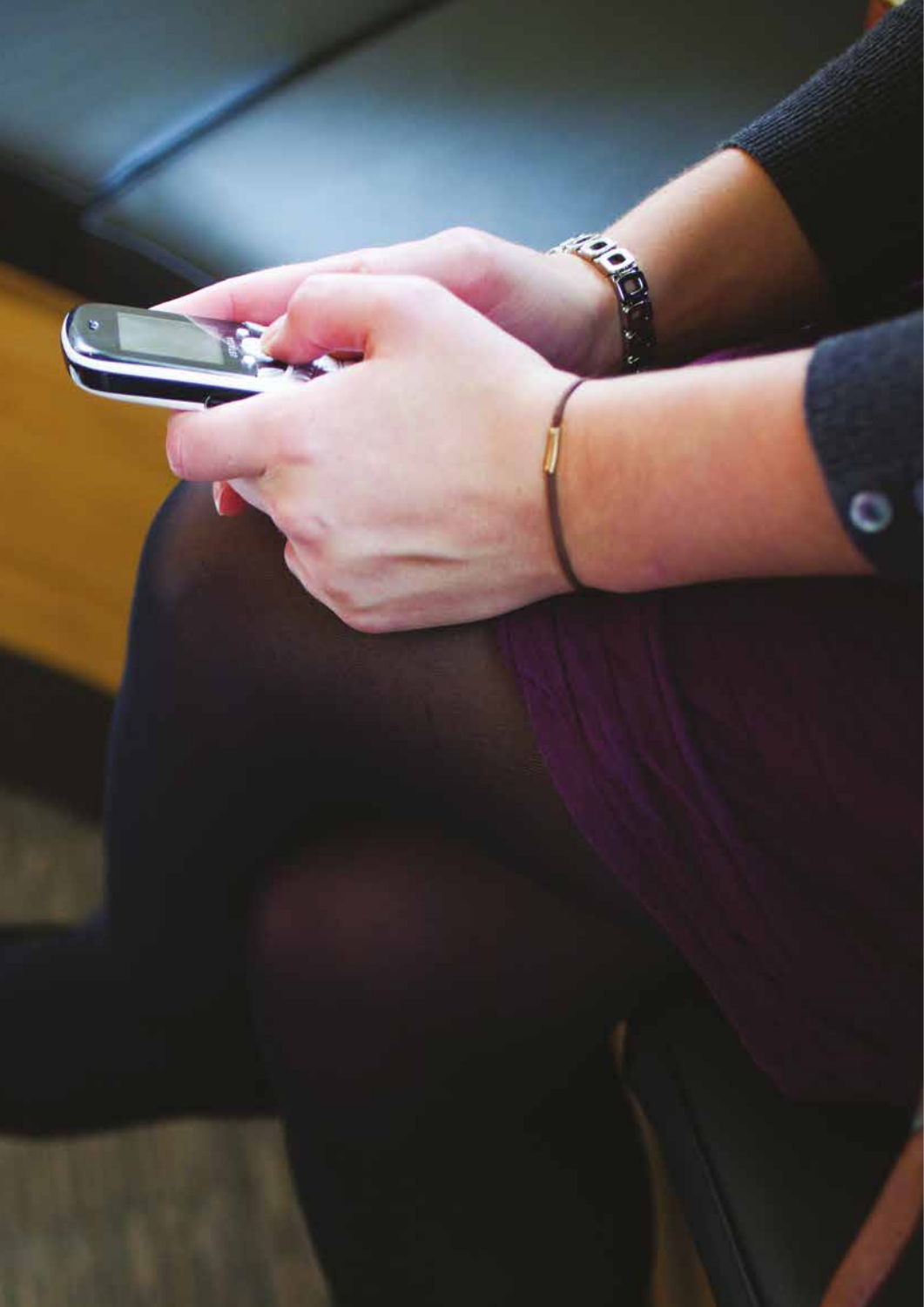### <span id="page-8-0"></span>Macmillan's nine recommendations

To help the banking sector develop the right service offer, Macmillan has developed nine recommendations to ensure significantly improved outcomes for people affected by cancer.

Early intervention and support can:

- Prevent customers affected by cancer experiencing financial difficulty;
- Reduce the financial costs to both provider and customer;
- Respond to the increasing regulatory focus on vulnerable customers;
- Have a positive impact on employee well-being.

Macmillan knows from conversations with financial providers that there is a genuine desire to provide better support to these customers, and we believe implementing the following nine recommendations can make it happen.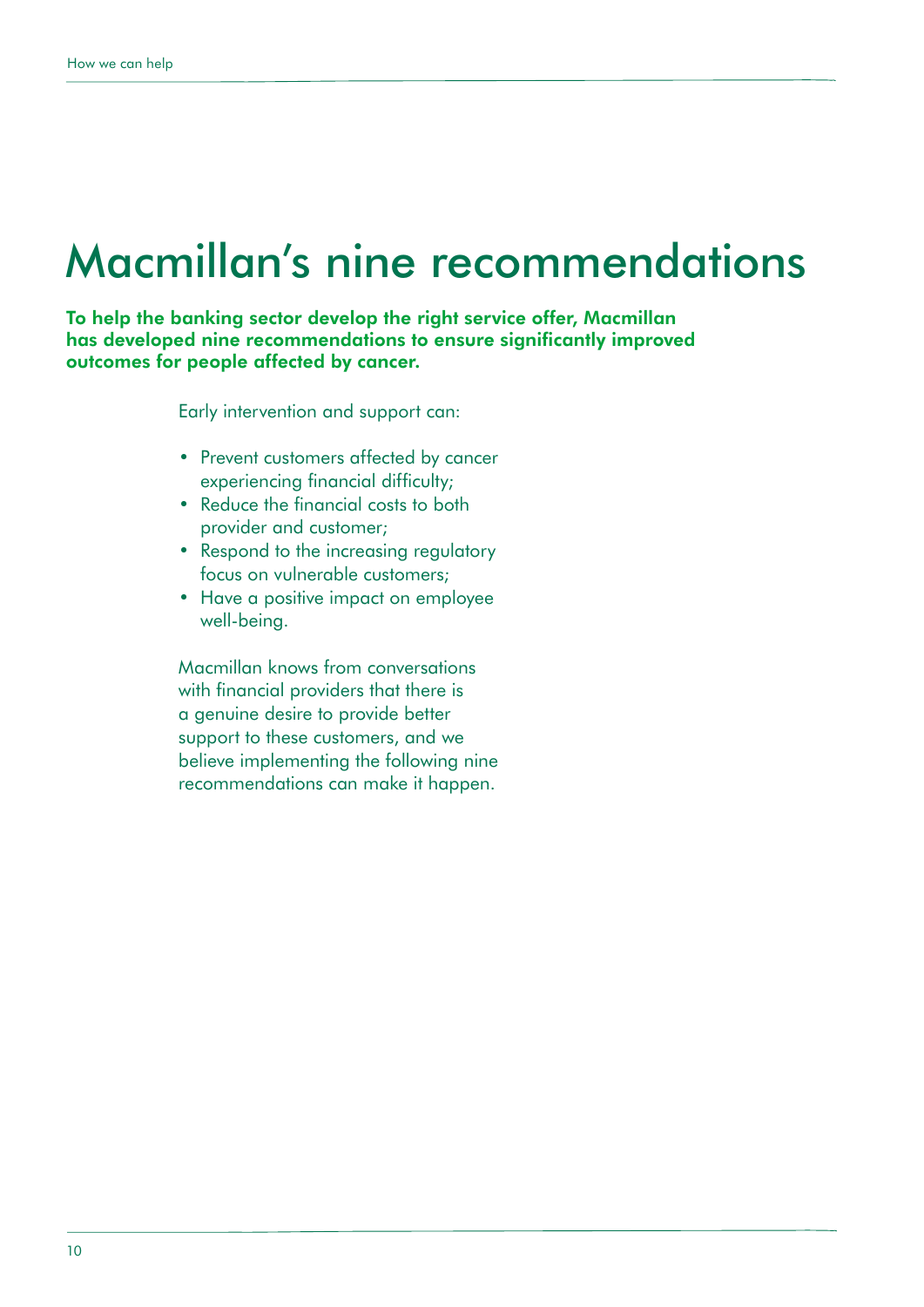### Macmillan's nine recommendations

All customer-facing staff must be confident about having sensitive conversations with customers with cancer. They should also have the skills and knowledge they need to be able to refer these customers appropriately to the more specialised support they require.

Customers living with cancer must have easy access to members of staff with specialised training who can help them with their financial situation. Importantly, these members of staff must have the resources to meet these needs quickly and efficiently; appropriate levels of knowledge and authority to identify and respond to the customer's needs; be able to sanction a course of appropriate action or escalate a problem rapidly so it is resolved by an appropriate decision maker when necessary.

3 Staff in more specialised functions, particularly decision makers and employees who can provide financial advice to customers living with cancer, should have a greater understanding of how a cancer diagnosis impacts on a customer's life. This would help them communicate more appropriately, identify problems earlier and provide improved support to enable customers to manage their financial situation most effectively.

The latest information about cancer journeys, the financial impact of living with cancer and the potential implications for customers must be embedded into the risk architecture of banks. This can then be used to inform the development and implementation of new and existing policies, procedures, products and services.

**5** Firms must proactively provide customers living with cancer with information and support so they can easily access the products, terms and options that are most suitable for their circumstances and ensure that their financial commitments are sustainable throughout their cancer journey. Switching to a different product must also be made very simple and all charges associated with a new product must be waived or refunded.

6 Charges incurred as a consequence of a cancer diagnosis, particularly during treatment and hospital stays, must be waived or refunded.

Banks must develop a flexible and effective system that allows customers living with cancer easily to delegate the management of their financial affairs to a third party.

8 The needs of customers with terminal cancer must be addressed as quickly and efficiently as possible, and exceptions made to normal processes when it's in a customer's best interest.

9 Banks must make sure their products, services and policies for people living with cancer are as accessible as possible. To do this, they should promote their products, services and policies more widely and proactively provide customers with helpful information and support.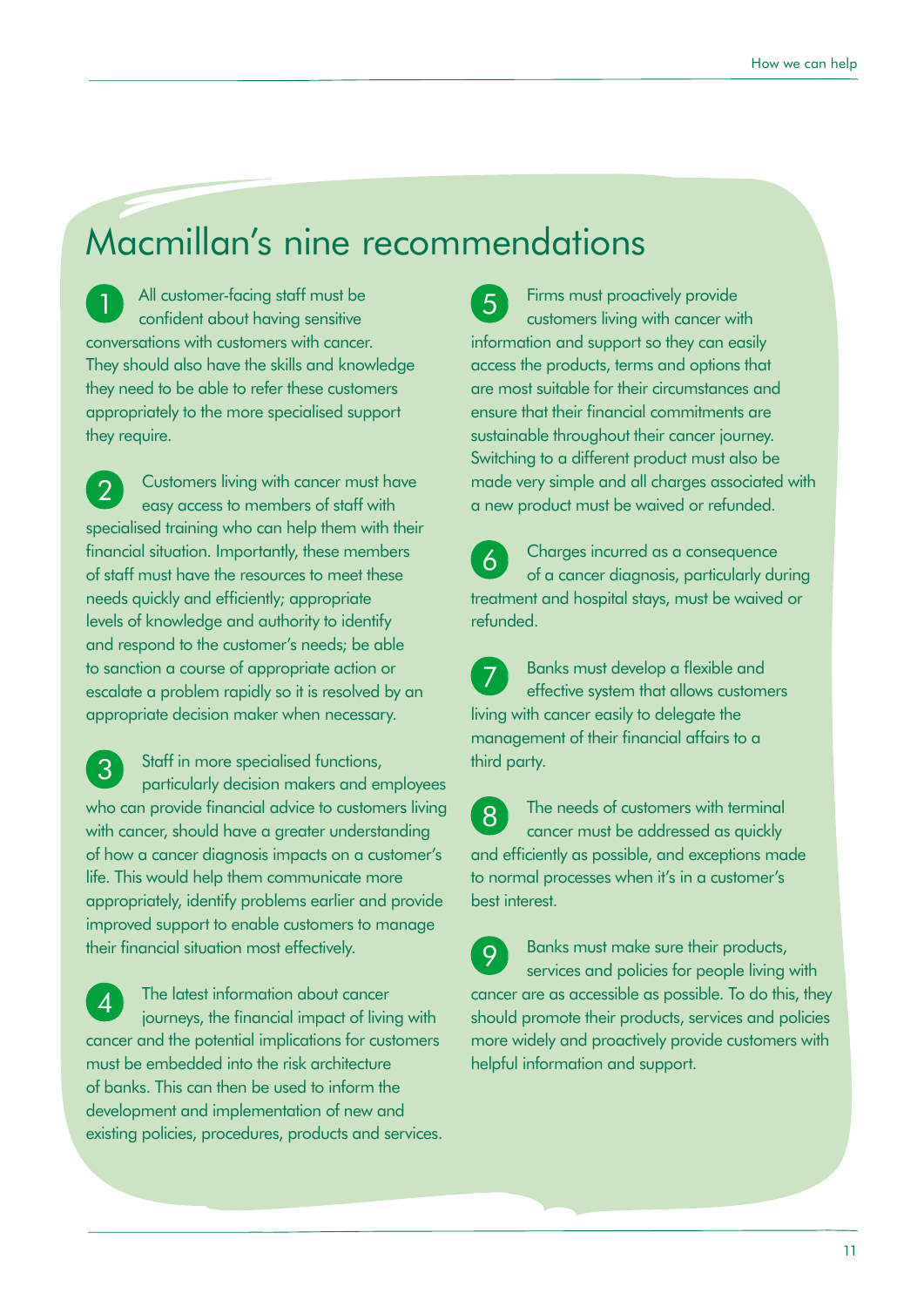### <span id="page-10-0"></span>How Nationwide Building Society stepped up to the challenge

'Nationwide's Specialist Support Service provides a one-to-one service for customers affected by cancer to help them manage their financial affairs. Our service covers the wide range of needs that people affected by cancer may have – from immediate requests for support to longer-term management of financial difficulties.

'It's managed centrally by our team of Specialist Support consultants who have a full understanding of our products, services and process, and can provide direct support to our customers. It's a flexible, customer-focused service that aims to put control back in the hands of our customers.'



Mandy Griffin, Head of Customer Experience Delivery, **Nationwide** 

Creating a service to help customers make informed choices and achieve the best outcomes for them when faced with a cancer diagnosis has required a lot of team work, preparation and commitment from both Nationwide and Macmillan.

Following a visit of the Nationwide Executive Committee in November 2014 to a Macmillan Cancer Centre, the Committee decided to work with Macmillan to immediately start piloting new ways of working with customers affected by cancer. **A hand-picked team was appointed, including senior executives to lead the project and a project team from across Nationwide's talent pool to manage and deliver the project.** A target launch date for the pilot was set for April 2015.

#### From the outset, **project sponsorship was gained from the Executive Committee** and

the project reported directly to the board, enabling it to progress at pace and keep a focus on delivery. This approach was key to establishing the service principles and blueprint, while senior level buy-in helped to drive the transformation needed to successfully implement the pilot throughout the organisation.

#### **Research was important** for gaining an understanding of the impact of cancer on customer finances; their ability to cope with day-to-day activities and to interact with firms and service providers; and to plan ahead for the future and how best Nationwide could support them. The research work stream ran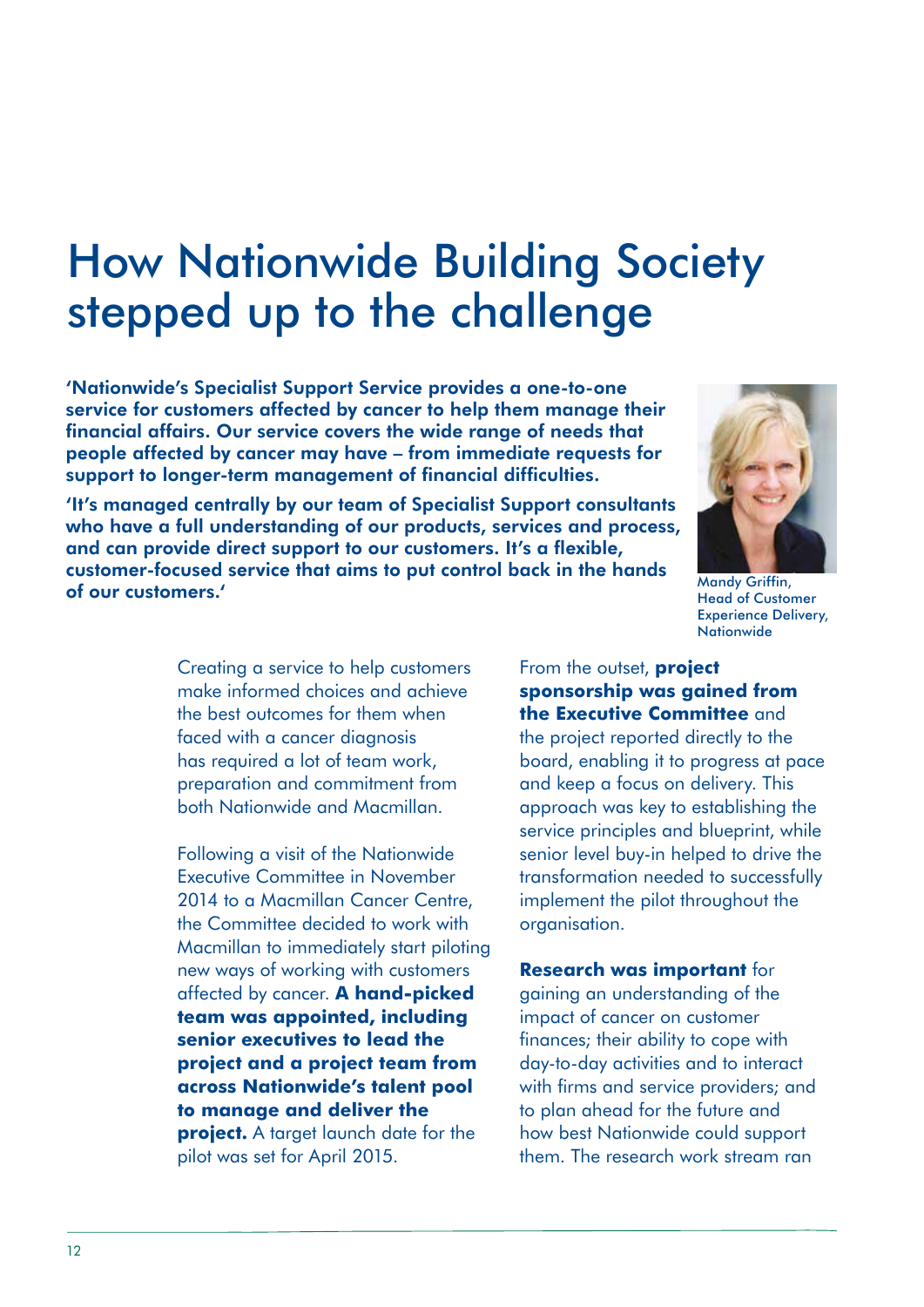throughout the duration of the design phase of the project, and helped validate the proposition. Real customer cases were used to test the product policies and processes developed for the Specialist Support team. These cases confirmed the complexity faced and the difficulty reconciling the customer's short-term and longerterm best interests, particularly where significant debts already exist before a cancer diagnosis. This included:

- Macmillan's Financial Guidance Service providing feedback and case studies based on the experience of Nationwide customers who had accessed the service.
- The creation of a Nationwide research panel made up of volunteer employees who had firsthand experience of the impact of cancer. This was used to develop likely scenarios for people affected by cancer and their customer journeys to test and refine the proposition.
- Macmillan providing cancer volumetric data, including cancer incidence and prevalence.
- Synthesising Macmillan's knowledge of demographic cancer trends with knowledge of Nationwide

customers to better understand the likely profile of people affected by cancer across the business.

- Evaluating internal specialist services to identify necessary qualities, skills and experience for a high-quality specialist team.
- An internal analysis of 'gaps' in the treatment of vulnerable customers;
- Research on other schemes and partnerships from other industries designed to support people affected by cancer or other conditions that may make customers vulnerable.
- Reviewing sector best practice TEXAS model<sup>1</sup>.
- Visiting Macmillan's Financial Guidance Service to validate the customer problem statement.
- Consulting the FCA's *Occasional paper on Vulnerable Customers* to confirm our proposition aligned with regulatory expectations.

Due to the service being a genuine first, **forecasting volumes** and demand were difficult.

Initial estimated volumes were derived by modelling statistics from Macmillan on cancer prevalence in the UK and these were combined with

1. **Texas** is a way of helping frontline employees to manage disclosure of sensitive information from a customer. It includes the following: **T**hank the customer for sharing the information; **E**xplain how the information will be used; e**X**plicit consent should be obtained to record the information; **A**sk the customer sensitive questions to obtain key information and understand the situation better; **S**ignpost or refer to internal or external help.

in partnership with**A** Nationwide On your side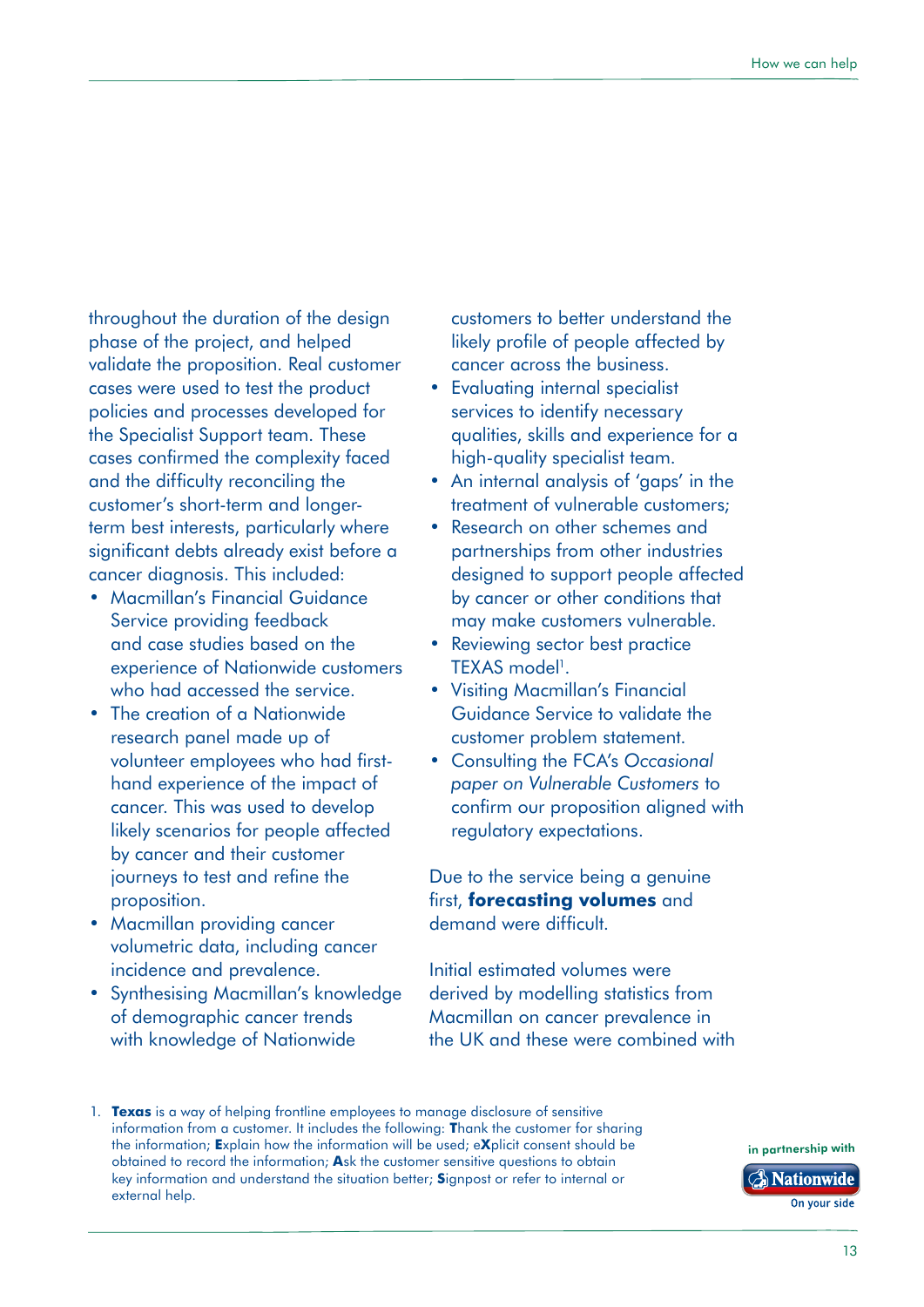Nationwide's data and intelligence on its member base and their product split. Nationwide then calculated the casework capacity of each service team member, and recruited an appropriately sized team.

The decision was taken to roll the service out as a pilot (using a reduced branch network and online customer self-referral) to ensure Nationwide was able to adapt the service as lessons were learned along the way.

Processes and procedures were developed, based on a detailed understanding of customer journeys, including a Third Party mandate to operate the customer's account, and referrals to and from Macmillan and the Specialist Support Service. Systems were updated to provide customer workflow and case management capabilities, including system notification flags to indicate that customers had accessed the service and enable the provision of management information.

Nationwide developed key success criteria for the service at an early stage, in consultation with Macmillan. Throughout the service development and pilot period these were used

to check that the objectives for the service were being met. These success criteria were:

- Positive customer experience for people affected by cancer which enhances brand and reputation.
- Skilled employees operating the service with empathy and pride.
- A proven model to take to the wider financial services industry to develop best practice.
- Extending Macmillan's reach to new customer groups.
- Enhancing Nationwide's understanding of customer needs to shape a scalable solution for all vulnerable customer groups.
- Nationwide and Macmillan's partnership strengthened and extended beyond fundraising.

The **business case** for the project was developed using non-financial benefits rather than having a focus on increasing revenue or an operatingcost reduction, although it is envisaged that in the longer term there would be financial benefits through reduced reactive customer contact and default.

Project costs included:

• Internal and external project resource comprising of; project and process management,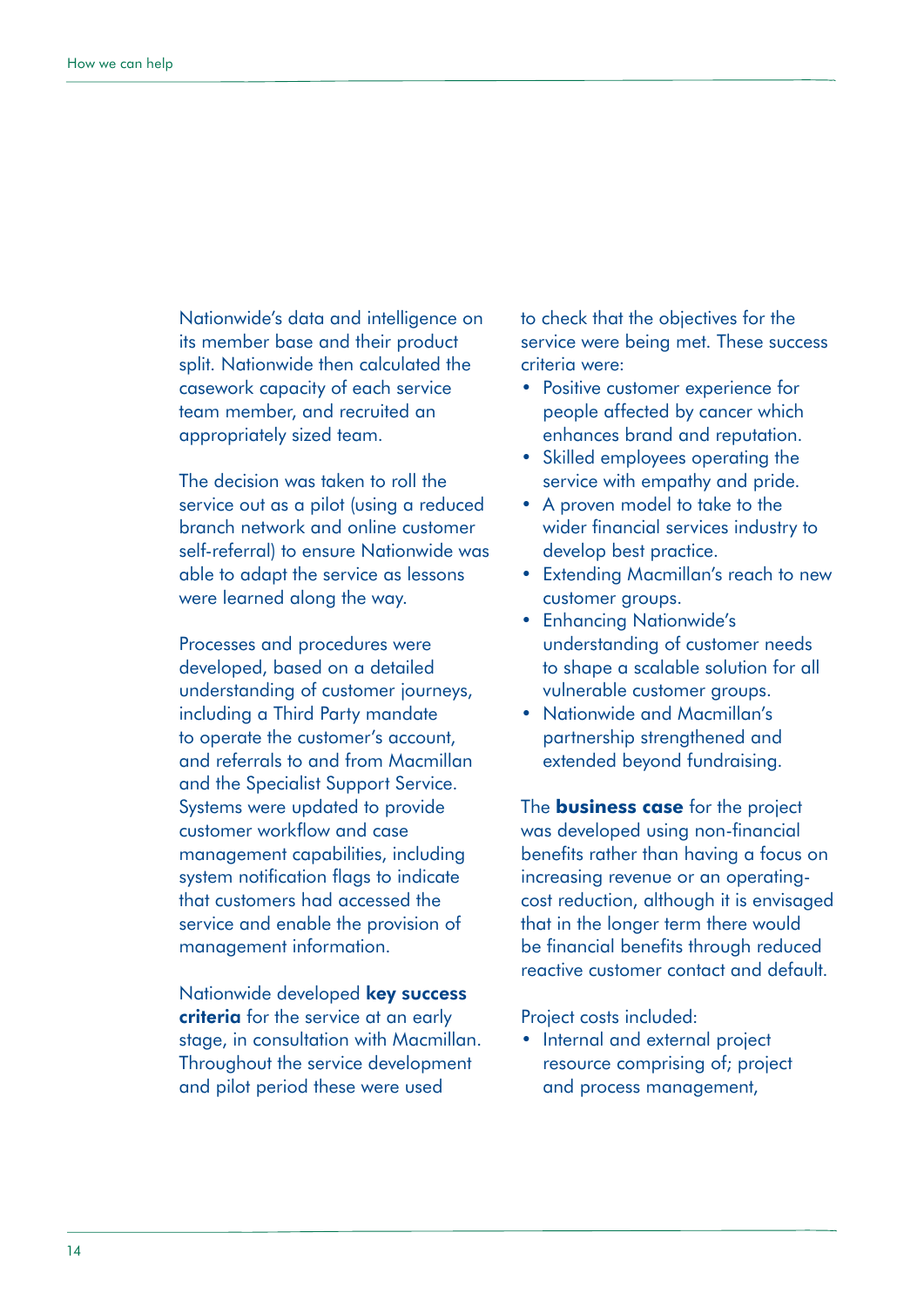system change, training, internal communications, marketing materials, consultancy and co-branding costs;

- Operational costs for the Specialist Support Service;
- Waivers for product charges, deferred interest, write offs and policy exceptions;
- Independent evaluation process.

Benefits included:

- Customer satisfaction and improved outcomes;
- Employee satisfaction;
- Enhanced brand and reputation;
- Development of a model that can be rolled out to a wider vulnerable customer base;
- Additional Nationwide customer benefits gained through introduction to the Macmillan FGS;
- Improved financial behaviour for Nationwide customers.

The starting point for the **service design phase** was Macmillan's nine recommendations (see page 11). These were then built upon using input from research findings to develop Nationwide's own guiding principles for the service. The project was scoped using simple design principles affording the flexibility to build, change and scale the service where required throughout the duration of the pilot.

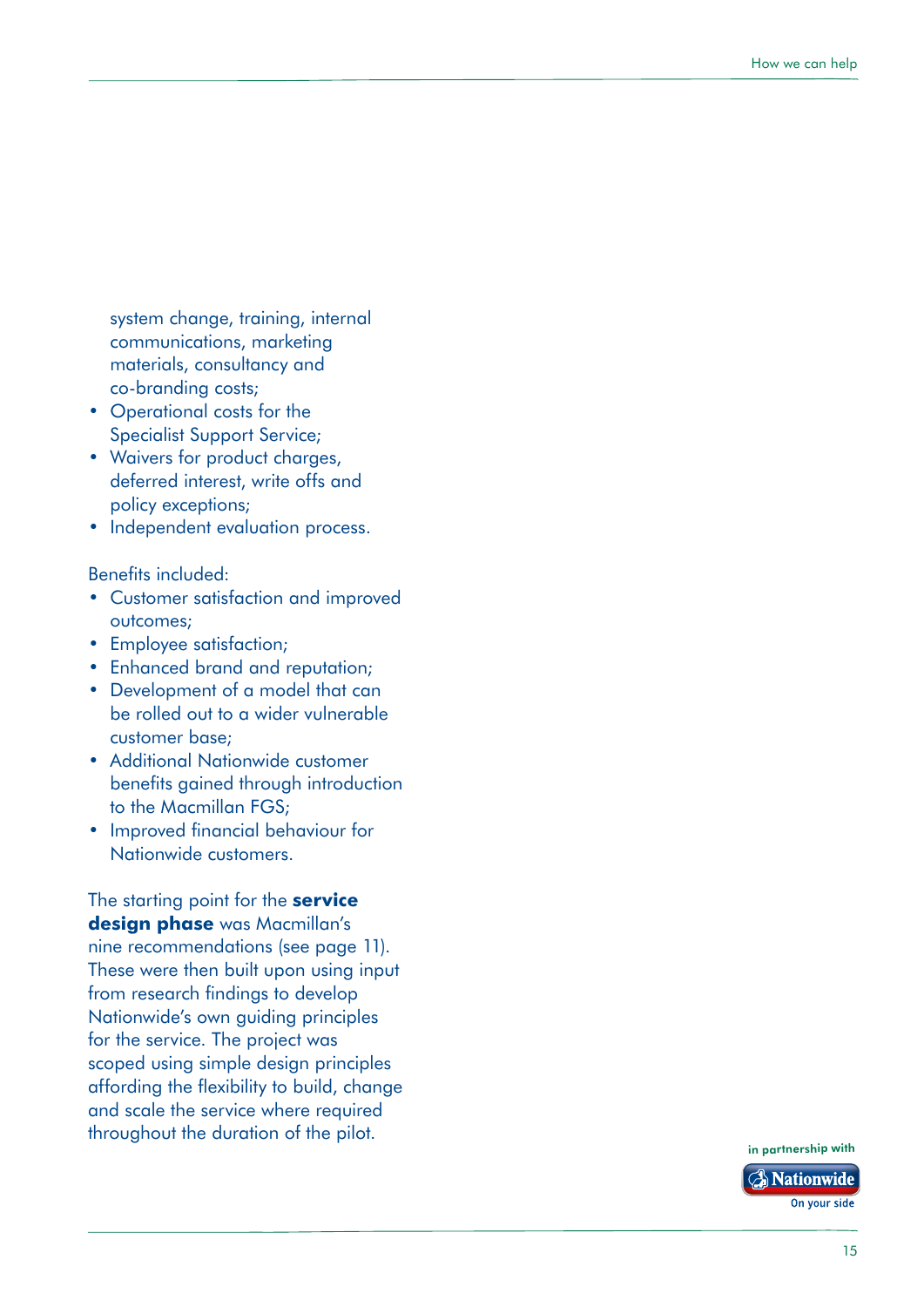## <span id="page-14-0"></span>Nationwide's guiding principles

When you seek our help and support, our team will treat you sensitively and respond to your needs.

You will have access to practical, jargon-free information and help via our branches, website and telephone. We'll also tell you about other external sources of help available to you.

With your explicit consent, we will record details of your situation so you only need to tell us once.

Our specialist support team will be empowered to help you make informed choices about your finances. Where you need ongoing assistance, a named member of the team will personally support you.

If you are in financial difficulty, we will work with you to find ongoing solutions based on your circumstances.

We will build a service tailored to your individual needs which may include reviewing fees and charges where appropriate.

At your request, we will make it easy for a friend or family member to manage your money.

If you are facing a life-limiting diagnosis, we will do everything we can to resolve financial queries and requests to reflect your situation.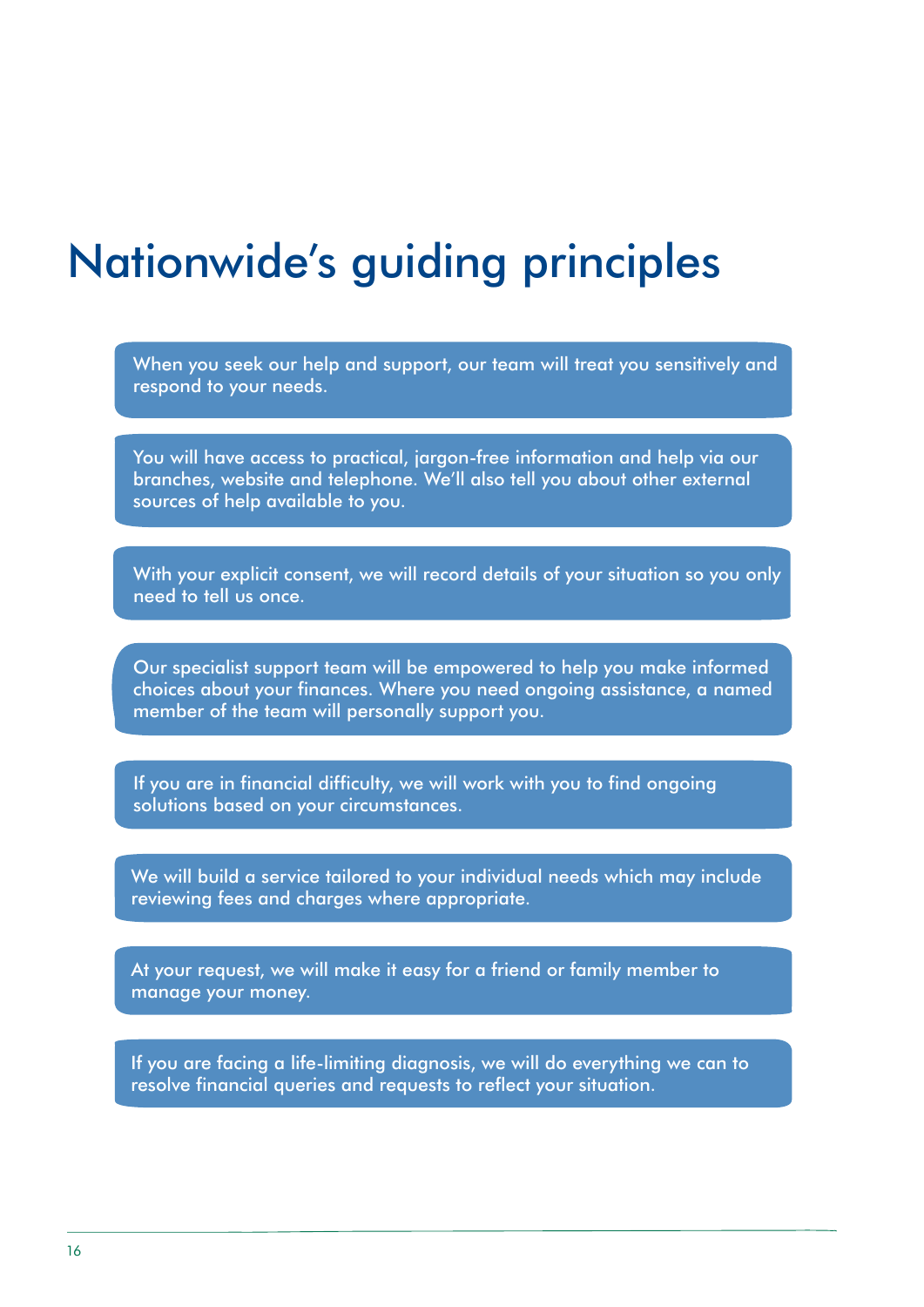Design decisions made during this phase included the requirement for specialist case management; the development of a principally telephone-based service approach and referrals being accepted either directly from the Macmillan Financial Guidance Service, or from the Nationwide branch network in the pilot area. In addition, as the service was rolled out, referrals were also received from Nationwide's call centre, online channels, or directly into the service where the customer had seen Nationwide product literature or social media.

The referral process between Nationwide and Macmillan was jointly developed to ensure data sharing between both organisations was secure, legally compliant and seamless (this process formed part of the legal agreement).

Key to the service was the flow of customer data from the first point of contact, which meant the customer did not have to repeat information and was able to build a relationship with their case worker. The Specialist Support Service model was not designed to include regulated financial advice. A triage process was built into the service so referrals could be made to a ring-fenced team of product specialists where required – with the specialist case manager still 'owning' the overall customer relationship.

The operating hours of the service were Monday to Saturday and have met customer demands since launch.

Design decisions were all made within the vision developed for services for customers affected by cancer. The vision, 90% of which was implemented during the pilot period, is illustrated in the image overleaf.

> in partnership with**A** Nationwide On your side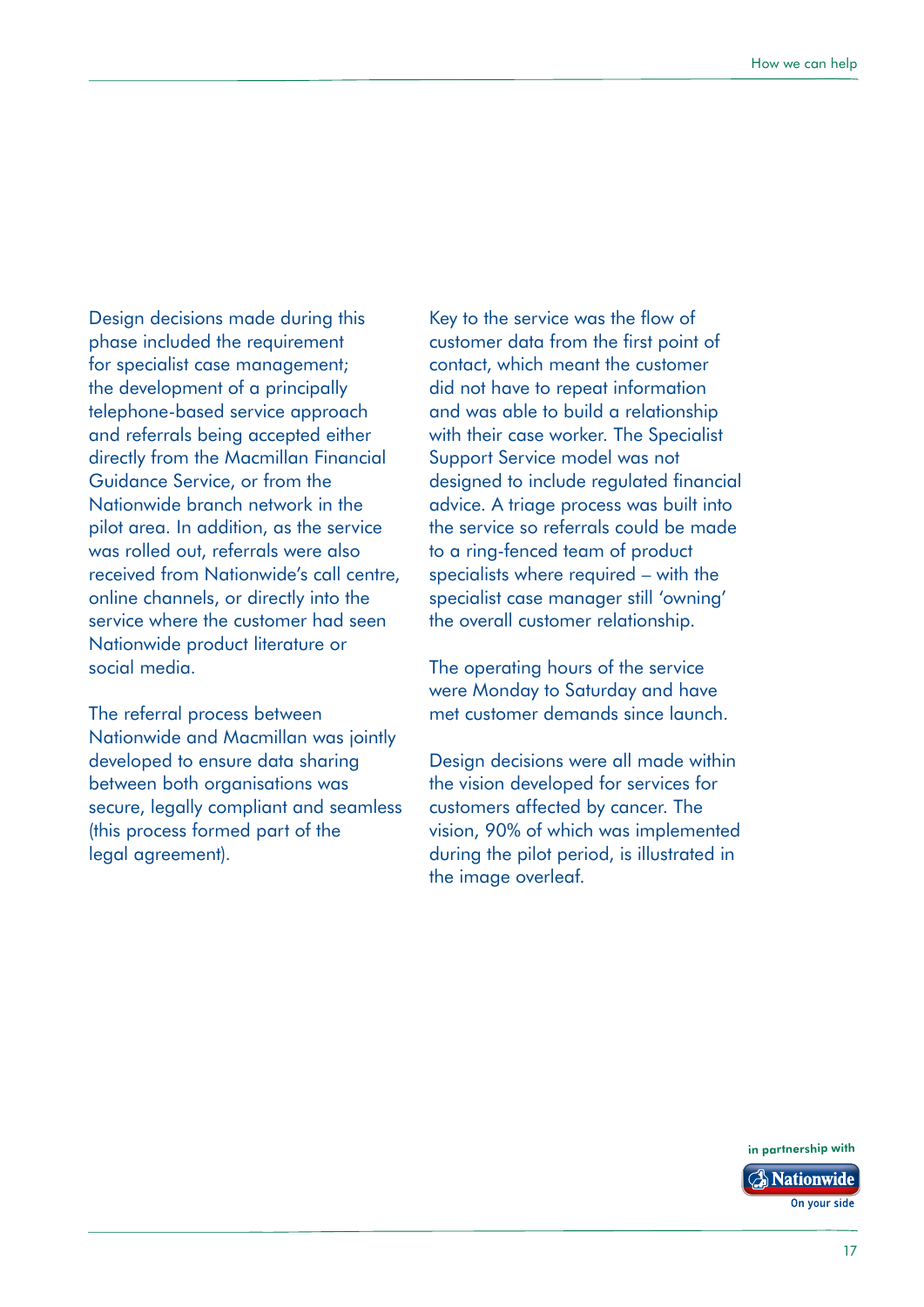- Reinforce and extend the existing partnership with Macmillan
- Introduce two-way referrals with Macmillan
- Referral to external experts where appropriate



## Nationwide's vision

#### **Partnering**

Supporting customers living with cancer

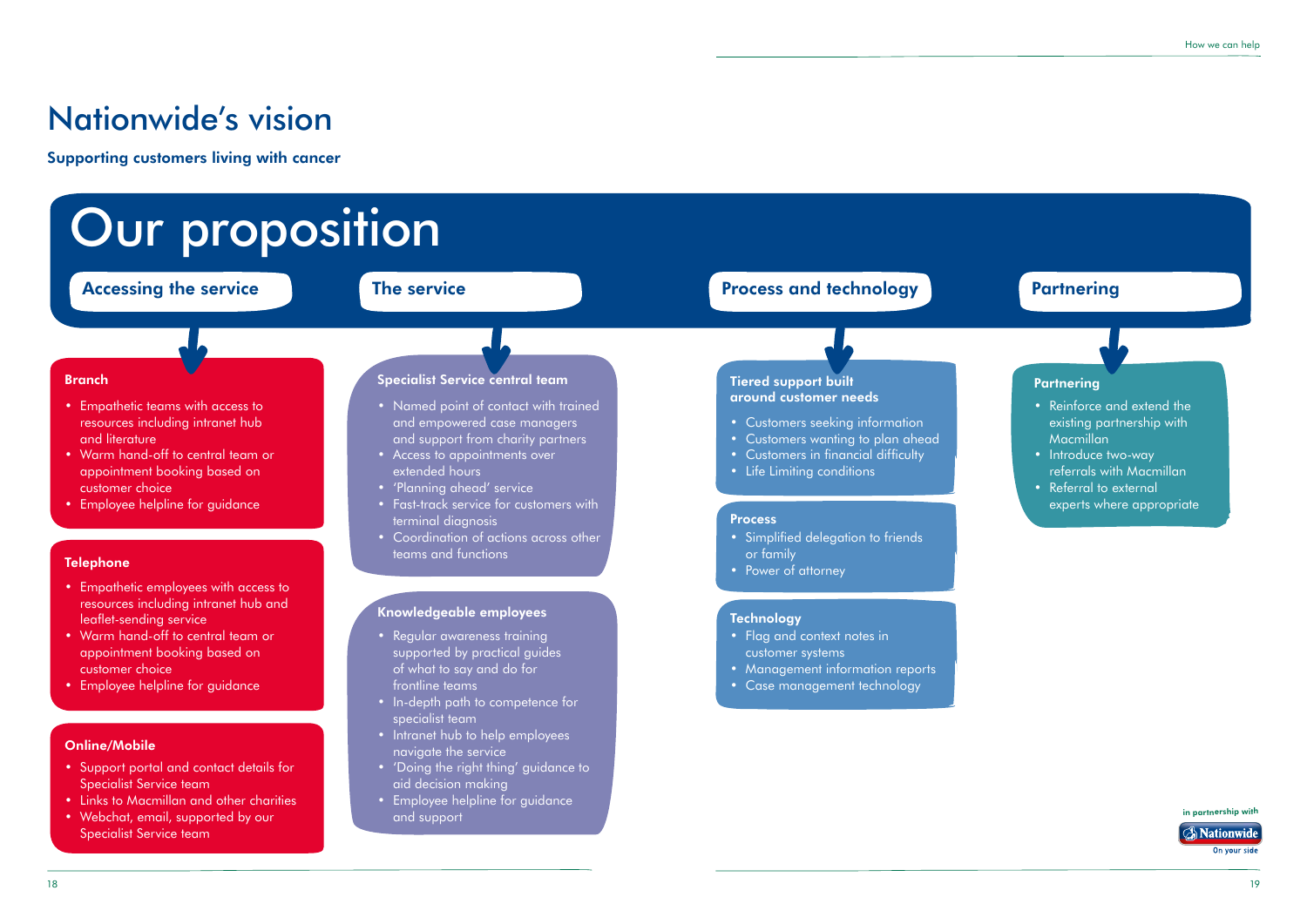**The product policy framework** was central to the service, comprising a full suite of product-related concessions that could be tailored by the Specialist Support team depending on customer need. The suite was developed to be flexible, as no two customer scenarios are likely to be the same. The core principles were to:

- maintain a responsible approach to lending and affordability – ensuring our actions assist in the short term without compromising longer-term customer outcomes or credit profile;
- consider waiving owed interest, fees and charges across all product lines – a pre-emptive measure, designed to ease the financial burden for our customers affected by cancer;
- maximise customer access to products or services – removing service restrictions (eg early access to savings) and increasing awareness of existing services.

Product-specific exceptions are available for the Specialist Support team to use on a case-by-case basis, empowering the team to do the right thing. The consultation process for the customer includes:

- a comprehensive discussion to understand customers' needs;
- a full review of available options and suitability of actions;
- implementation of product levers to support customer needs;
- a full review and assessment of the case to measure appropriateness of change;
- the ability to seek additional support if required via triage or escalation.

The product framework was sponsored at an executive level and employees were empowered to use it. Macmillan was also fully engaged in its development. Through this, Nationwide created a culture where the Specialist Support team was empowered to say 'yes' with escalation to a more senior manager where this was not possible.

Working with Macmillan, Nationwide identified key characteristics required within the team and developed a job description reflecting desired qualities, skills and experience. A comprehensive **recruitment process** was crafted that tested applicants' motivation, experience and capability. A high level of interest was shown in these roles – triple the usual response rate. The successful candidates were recruited from a number of different business areas, though all were from customerfacing roles.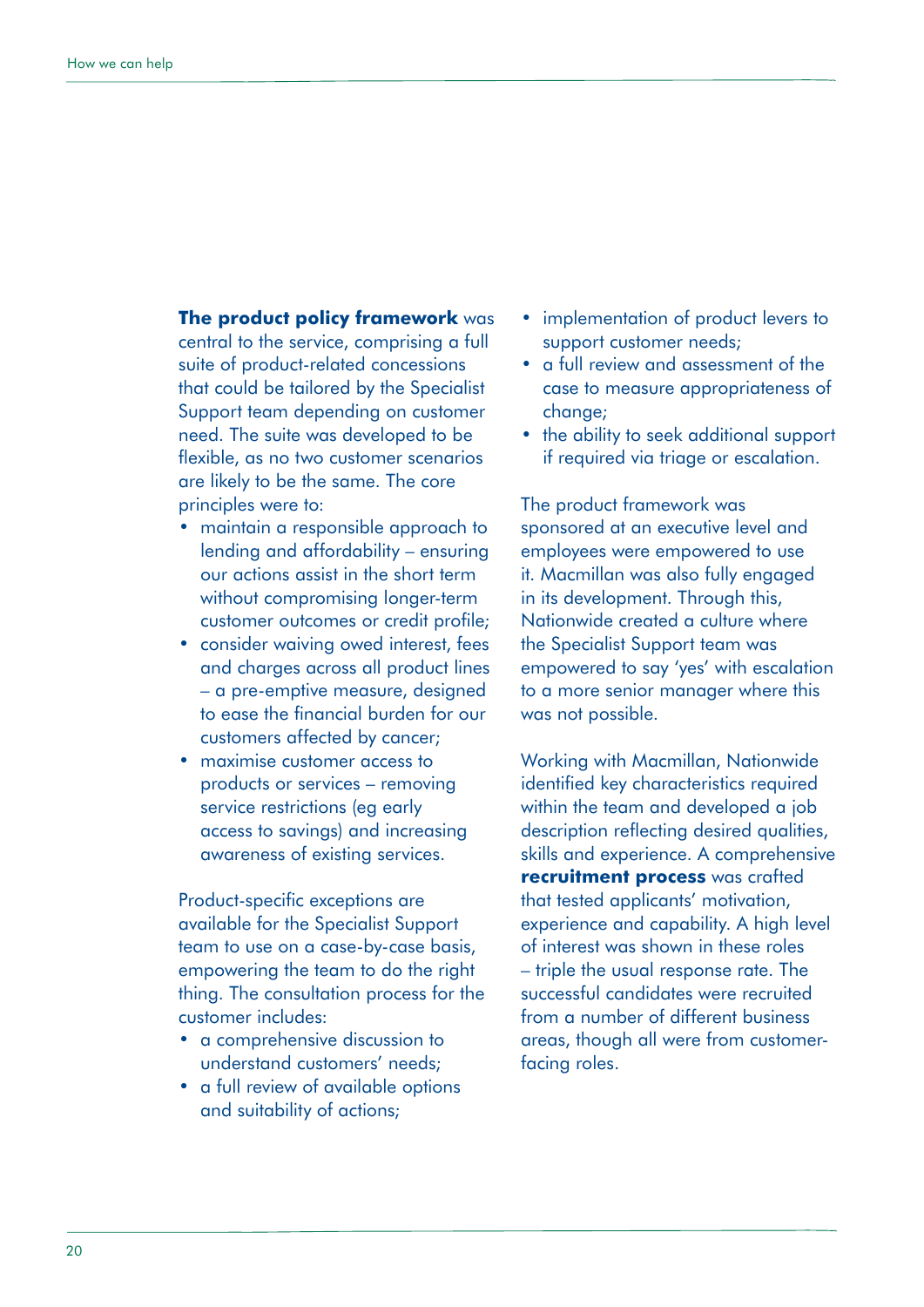Once the team was recruited, **training** support for the pilot was a key element to ensure success. The Learning and Development leads from Nationwide and Macmillan agreed a shared set of objectives and approach to training which complemented their organisational learning cultures and existing training programmes. It was agreed that a bespoke training solution was required for the project. A core training package with supplementary materials was developed and delivered to three key audiences: Nationwide frontline employees, Nationwide's Specialist Support team and Macmillan's Financial Guidance Service team.

Each organisation conducted an independent internal training needs analysis to identify the requirements of the different employee roles, and the most appropriate solutions for a robust training proposal. The training was implemented through a phased approach: initially to those in the pilot areas; then to those in the extended pilot areas; and finally migration into the business-as-usual portfolio across the Nationwide network.

Based on the needs analysis and the agreed set of objectives, the Specialist Support team underwent three weeks of intensive training. This included sharing of real-life experiences by members of the research panel, alongside other people affected by cancer who volunteer for Macmillan.

The training solution for frontline employees was developed by taking into consideration their role, which is to identify customers, empathise, introduce and ultimately refer to the service. This was an e-learning module backed up by short films showing role play scenarios. A 'champion' role in each area and extended support network helped to further build confidence and share best practice and success stories.

Face-to-face training was delivered to Macmillan Financial Guidance Service by Nationwide on the service and referral process.

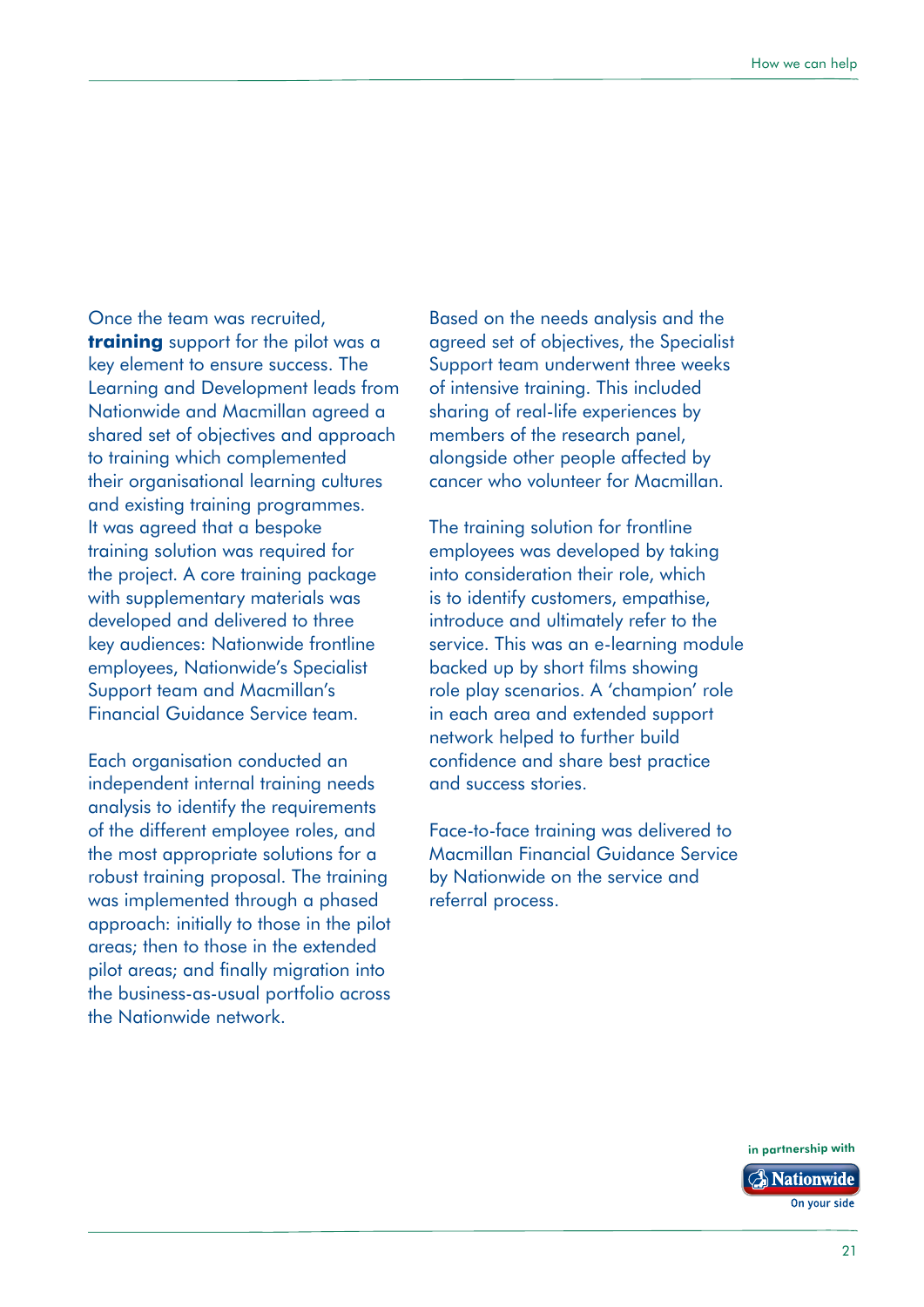### <span id="page-19-0"></span>Empowering employees

### Module one

- Course introduction
- Cancer and your work
- Cancer facts and figures
- Impacts of cancer
- Cancer voice
- How Macmillan can help
- Bringing it together

### Module five

- Product range review, continued
- What, how and customer journey
- Systems and processes
- Customer management
- Review and recap
- Recap and introduction
- Change impact
- Response to change
- Control and influence
- Personal resilience
- Customer needs • How we can help

Module three

• Our proposition

- End-to-end process
- Referral processes
	- Action by team
	- Hand-off processes

### Module seven

- Recap and review
- Meet the team
- Practice assessments
- Putting it into practice
- Review and recap

### Module two

- Module six
- Communication skills
- Empathy vs. sympathy
- Active listening
- Questioning
- Putting it into practice
- Review and recap

### Module four

- Product range review
- What we can do
- How we can do it
- Putting it into practice
- Customer journey
- Review and recap

### Module eight

- Assessments
- Demonstrating competence
- Feedback and development
- Review and recap
- Preparation for Go Live

Nationwide's Specialist Support Team was trained via a number of modules

### Nationwide's approach

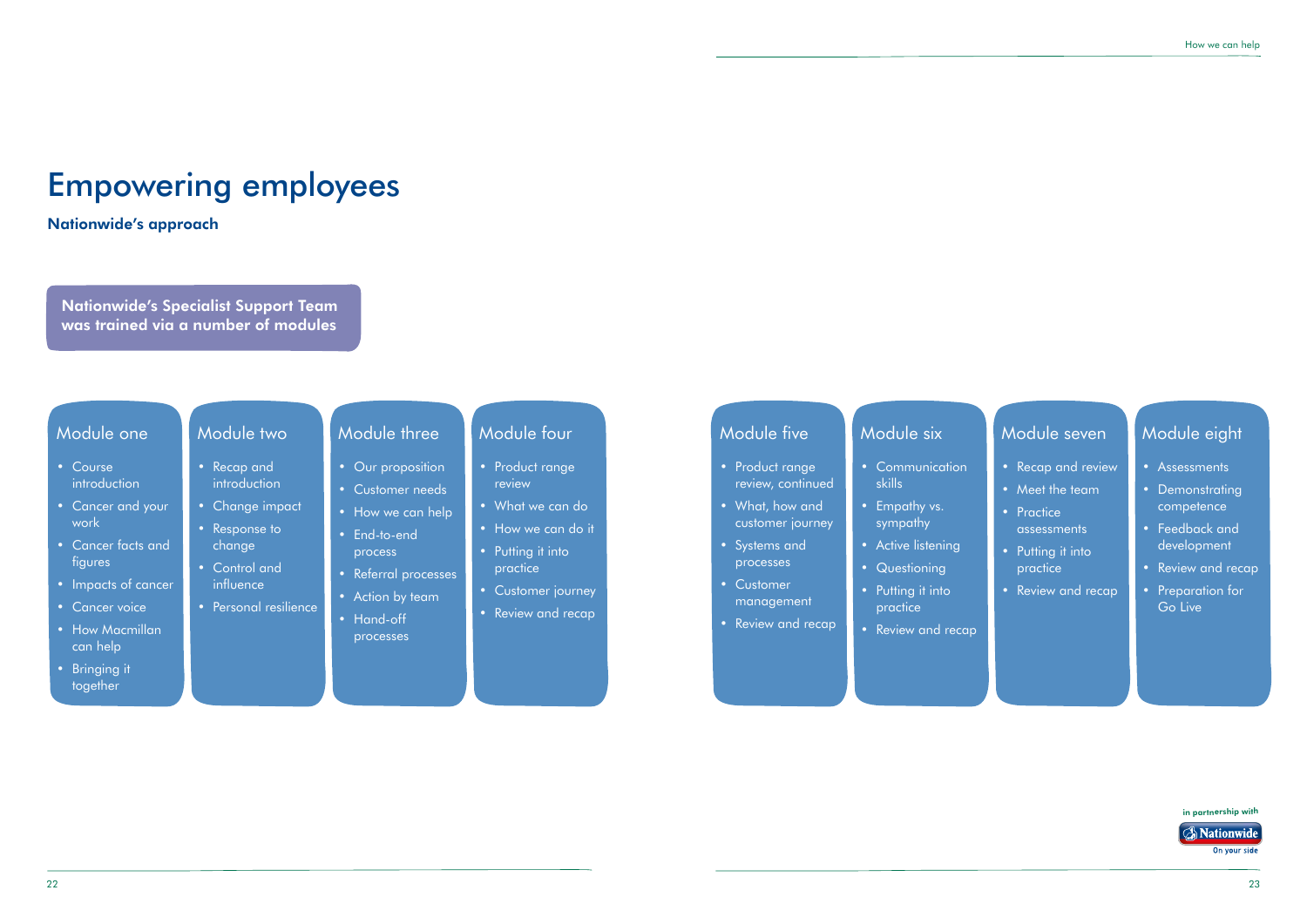During the **training stage**, it was identified that the Specialist Support team and the Financial Guidance Service were interested in shadowing each other to understand more about their respective roles and how they handled queries from customers. For this reason, exchange visits were organised for Financial Guidance Service colleagues in Swindon and Specialist Support team colleagues in Glasgow and Shipley. This enabled both teams to gain a better perspective on their respective operations and how their clients would be helped when referred. This **relationship building** continued and was found to be very useful after the service was launched. The Specialist Support team and the Financial Guidance Service had regular virtual meetings to monitor customer queries as they came through, and to share learning. This helped build trust and confidence between the two teams.

**Marketing the service** consisted of branch posters, business cards and electronic leaflets, developed in consultation with and co-branded by Macmillan Cancer Support. Materials were developed specifically for the service, based on feedback from the research panel and intended to build customer confidence that the service would meet their needs. Nationwide also created an online presence on its website, enabling customers to review the service and contact Nationwide when necessary. The 'helping hands' branding-chosen for the pilot will continue to be used as the service rolls out across a broader vulnerable customer base.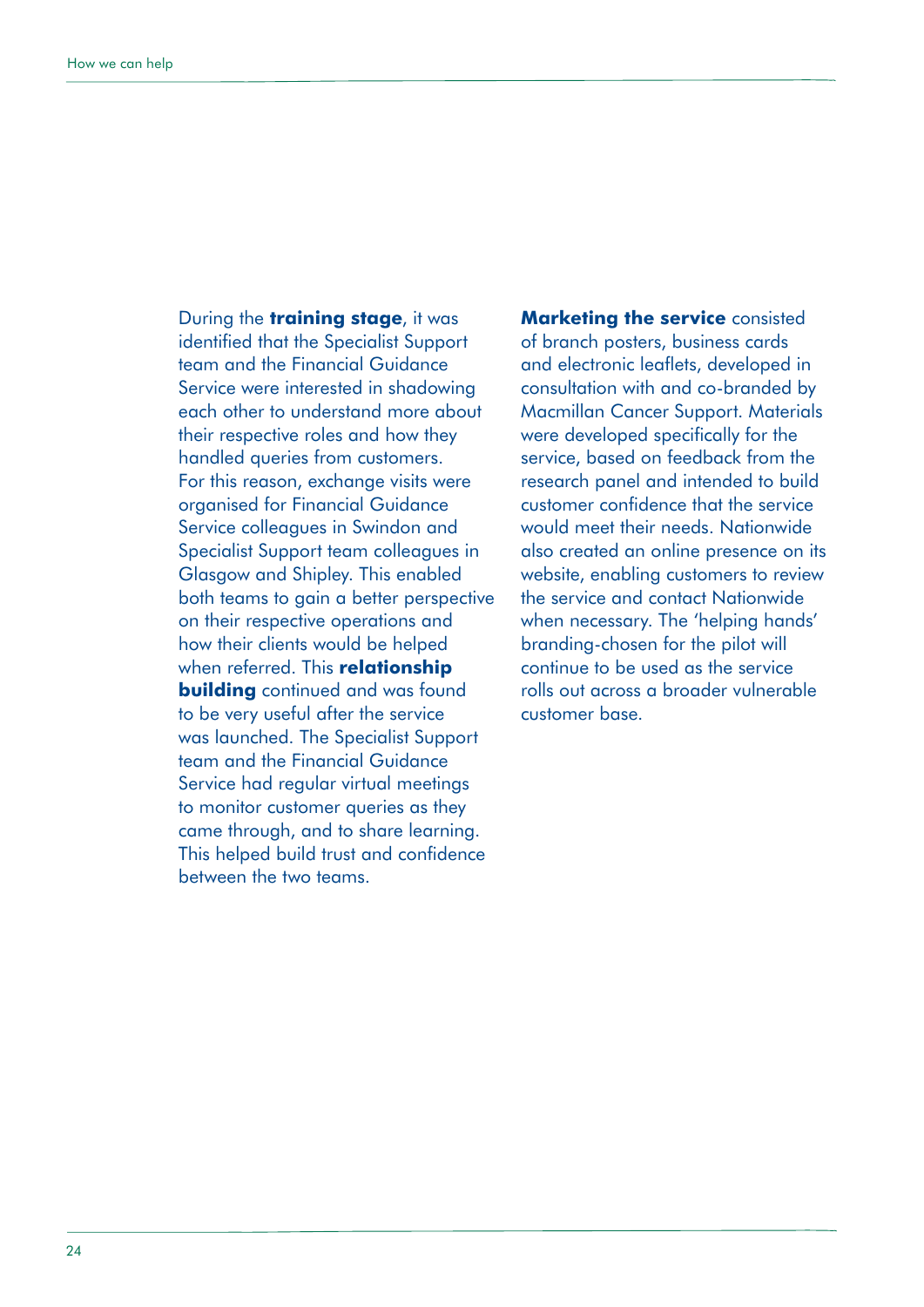

Internal **communications** materials were also developed to support the training material and raise service awareness. Sharing customer stories was key to bringing the service to life and engaging people. Macmillan and Nationwide worked together to develop key messages and Q&As to respond to media interest.

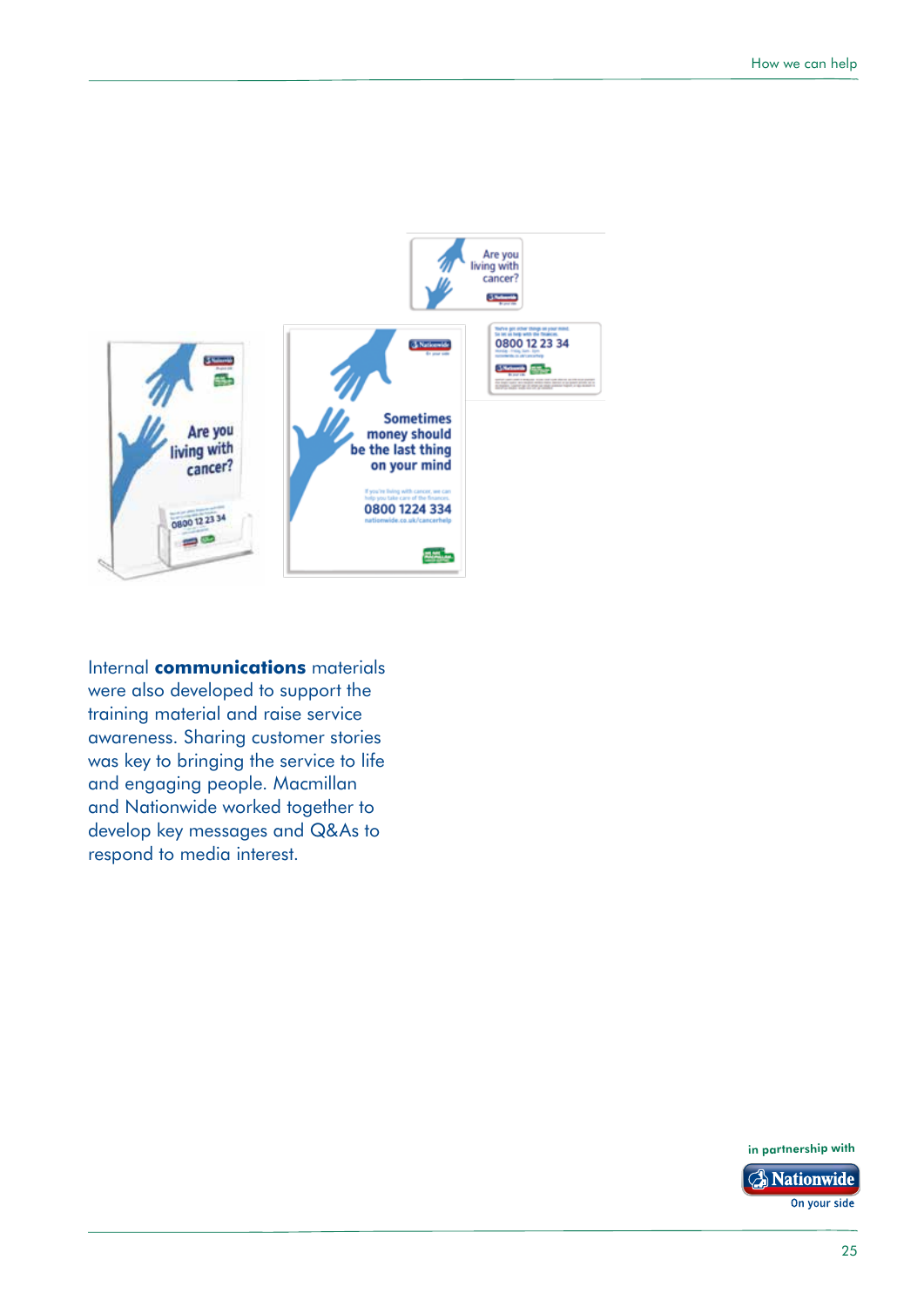### <span id="page-22-0"></span>Nationwide's Specialist Support Service: evidence and outcomes

After completion of the six-month pilot period, the service was jointly assessed by Nationwide and Macmillan against the success criteria, and the decision was made for the service to become a permanent offering. This service is now available to members through all customer-facing channels and will be extended in the near future to include people with other conditions that may cause them to be vulnerable.

#### Service outcomes

Internal service reviews were conducted through various methods, including training evaluation, management information analysis, product exception reviews, operational reviews, an internal mystery shopper exercise and an external evaluation conducted by Ecorys (an independent evaluation agency).

These reviews have demonstrated that Nationwide has achieved considerable success in establishing an effective service, delivering a range of positive financial customer outcomes, which include increased emotional well-being and evidence of customers developing sustainable financial behaviours.

#### In total, Nationwide customers have benefited from more than

… worth of Macmillan's benefits-related financial assitance …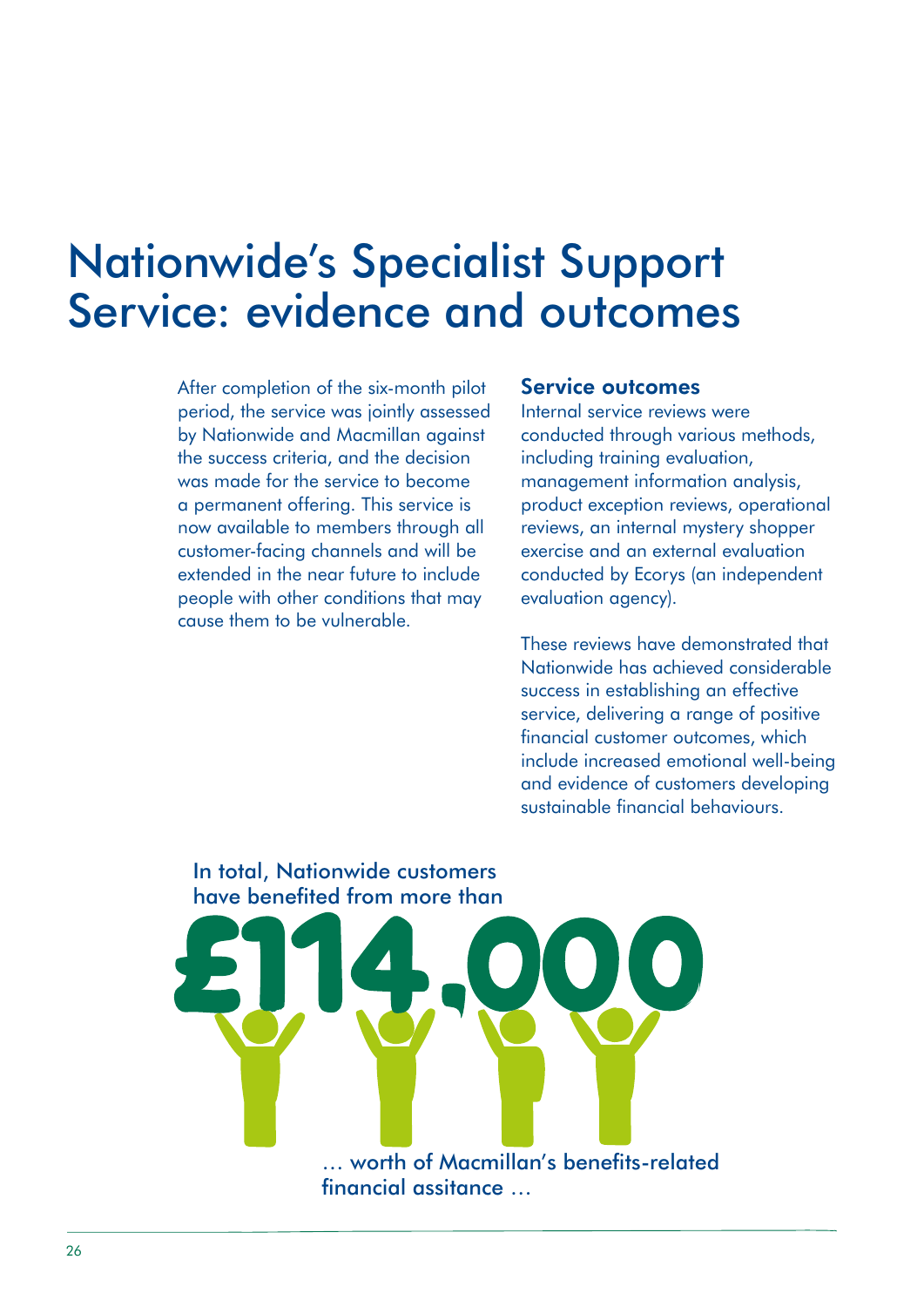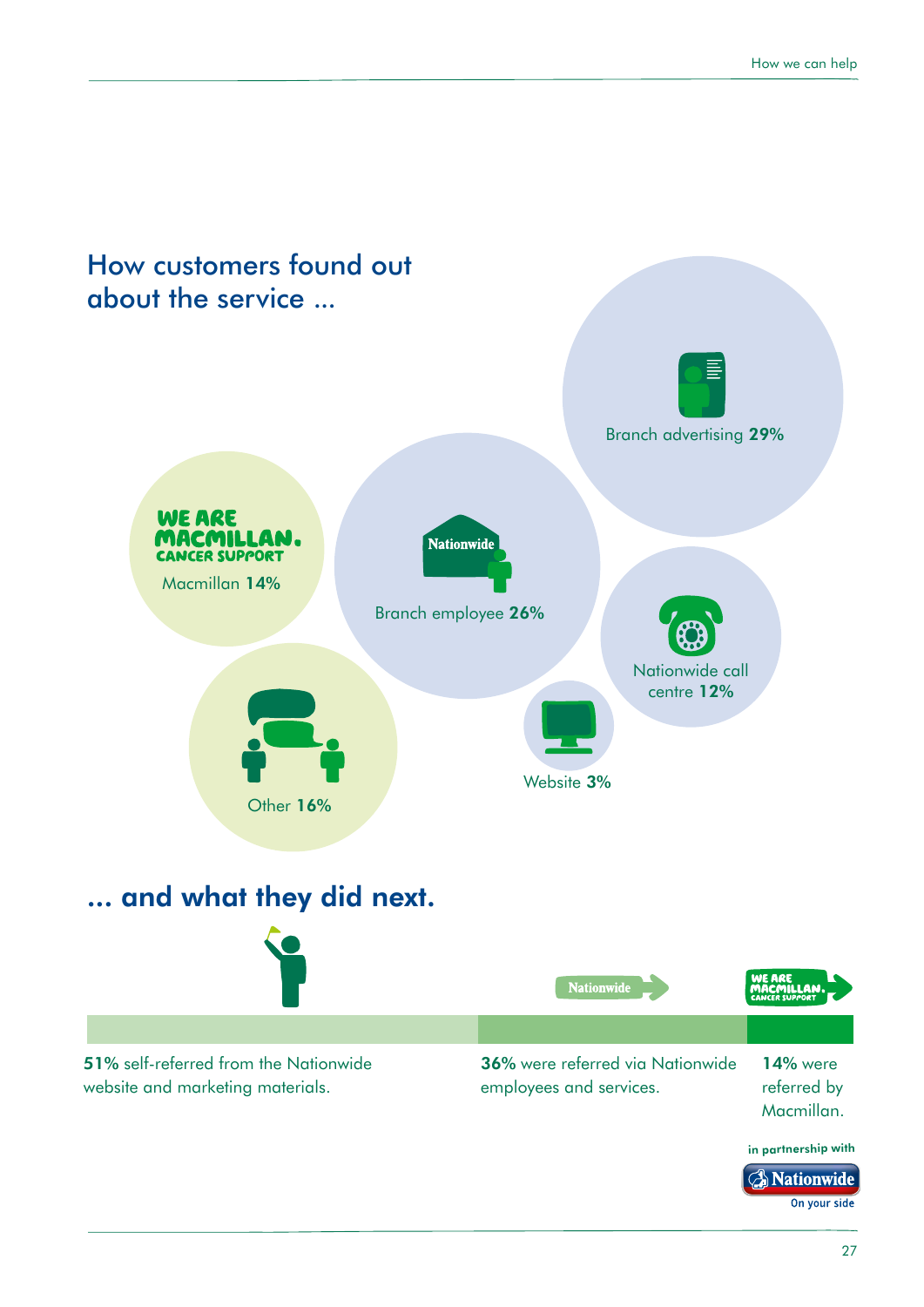#### There are still some elements of the service that need further evaluation

There are still elements of the service however, that require further evidence, or need greater focus.

#### **Forecasting service demand:**

Based on the outcomes of the pilot, a model has been developed allowing Nationwide to build base data for a specialist service. However, this model is not yet mature enough to understand whether the same assumptions on volumes can be applied to a wider vulnerable customer base. The question around scalability of a specialised case-managed service remains.

While the Specialist Support Service was built around the financial impact on people affected by cancer, where possible the design of the solution took into account a range of **wider vulnerabilities** so that the service is sustainable for the long term. However Nationwide expects that more significant changes to the service will be required to cater for customers affected by mental capacity.

Employees being able to display confidence when having an initial conversation with people affected by cancer has been key to the success of the service. Therefore, introduction rates to the Specialist Support team can vary from branch to branch depending on the employee promoting the service.

There is evidence some customers do not display confidence in financial institutions. However, Nationwide expects that more significant changes to the service will be required to cater for customers affected by an impaired mental capacity.

#### **Delegated authority** was expected to be a key requirement for customers, but minimal demand for this service has been evidenced to date, so the process put in place is largely unproven.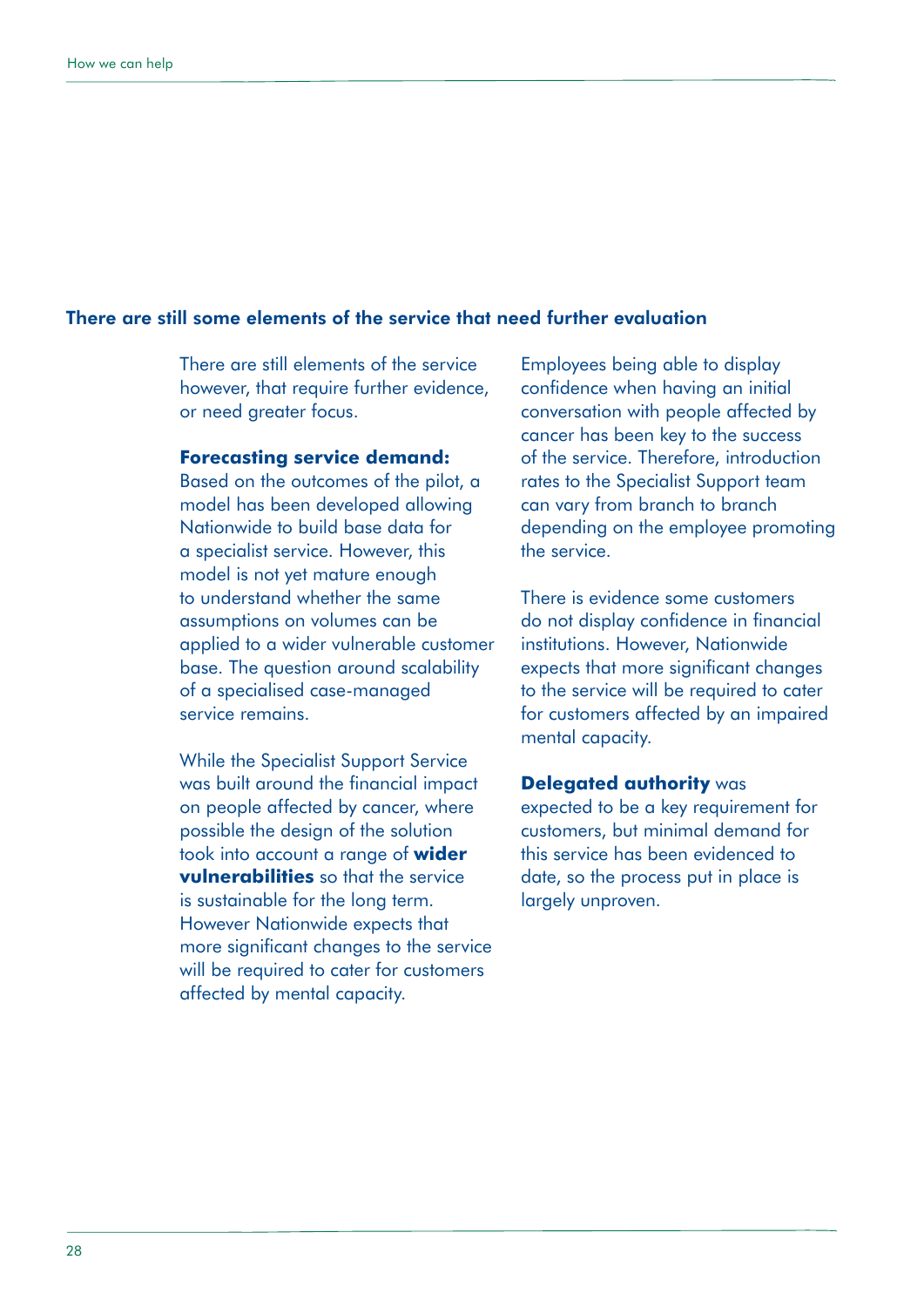### 'I'm so proud. The customers that we've supported so far have been amazed at what we are able to do for them.'

Beverley Walklett, Nationwide manager

### 'The advisor was always kind, flexible and supportive and I really felt that they were trying to help me.'

Paul\* Nationwide customer



in partnership with**A** Nationwide On your side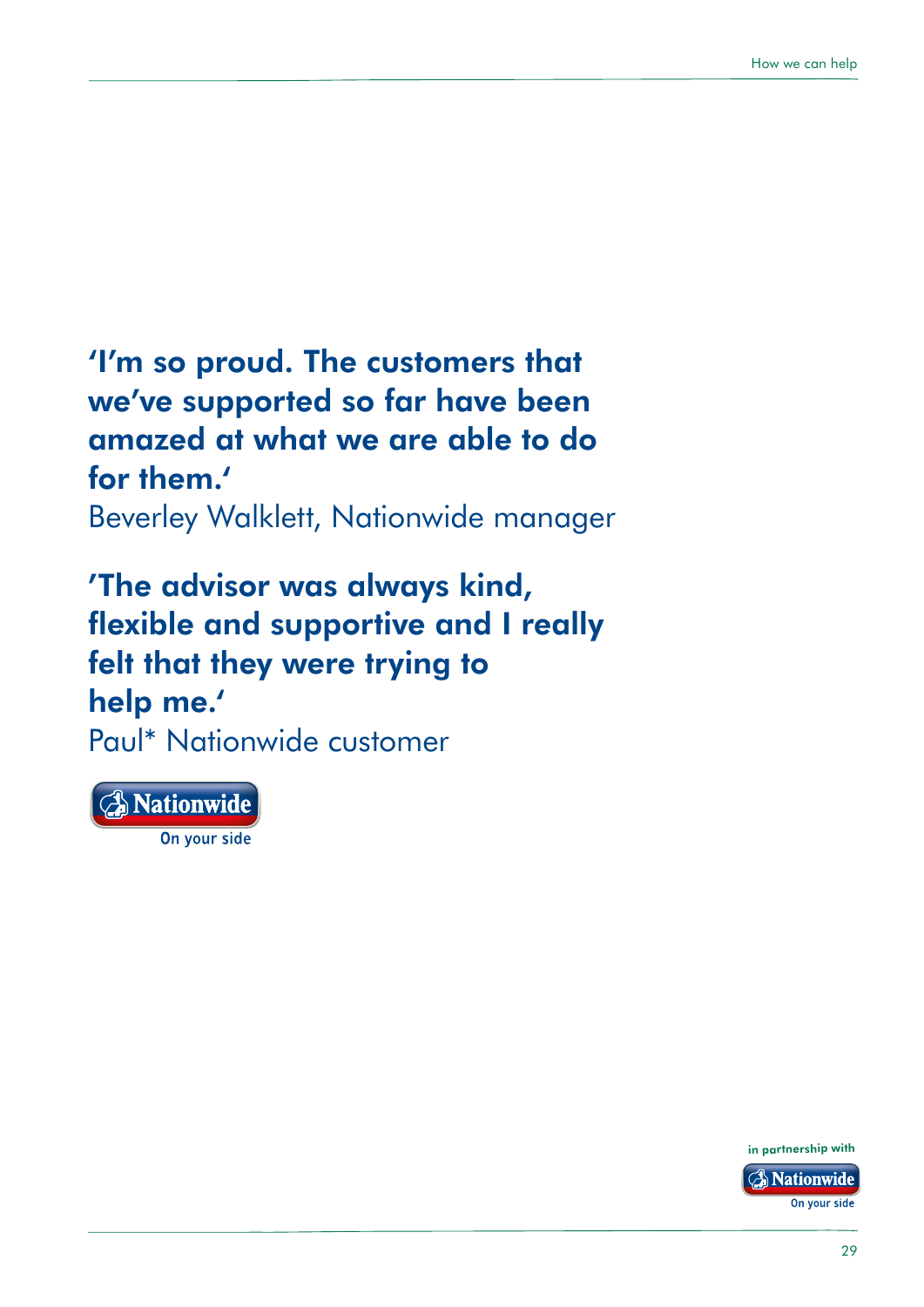

#### What happens when the right support is in place? Barbara's story

Barbara's\* husband has dementia and bowel cancer and they are both retired. They are struggling financially because of the increased costs linked to his diagnosis. They initially spoke with Nationwide's Specialist Support Service team after Barbara picked up a card in-branch. The team arranged for some breathing space by providing a mortgage payment holiday and extending the interest-free period on their existing credit card debt.

At the same time Nationwide identified that the couple needed more help and referred them to Macmillan, which helped with a financial assessment, including a discussion about estate planning and writing a will. Macmillan then referred the couple to StepChange Debt Charity for advice about the rest of their unsecured borrowing. They have now received benefits advice and have been awarded a Macmillan Grant to help with their energy costs.

Barbara and her husband have also been referred to the Macmillan energy advice team to see if there is any possibility of lower fuel payments with their supplier. Barbara was also glad of the option to call the Macmillan Support Line for clinical information when necessary, and said she is extremely grateful for the help she has received and that it has given her peace of mind.

(\*Name has been changed to protect identity.)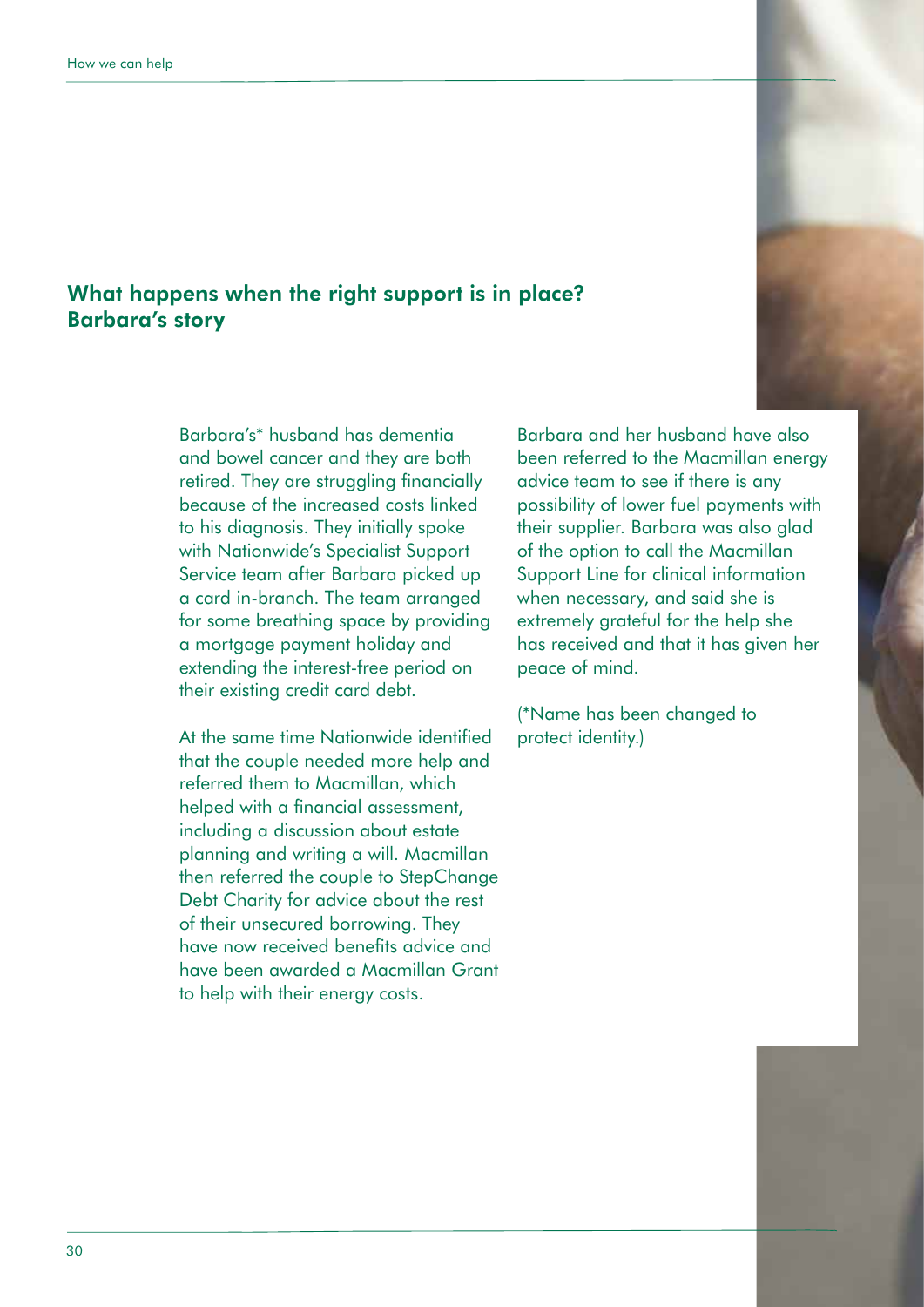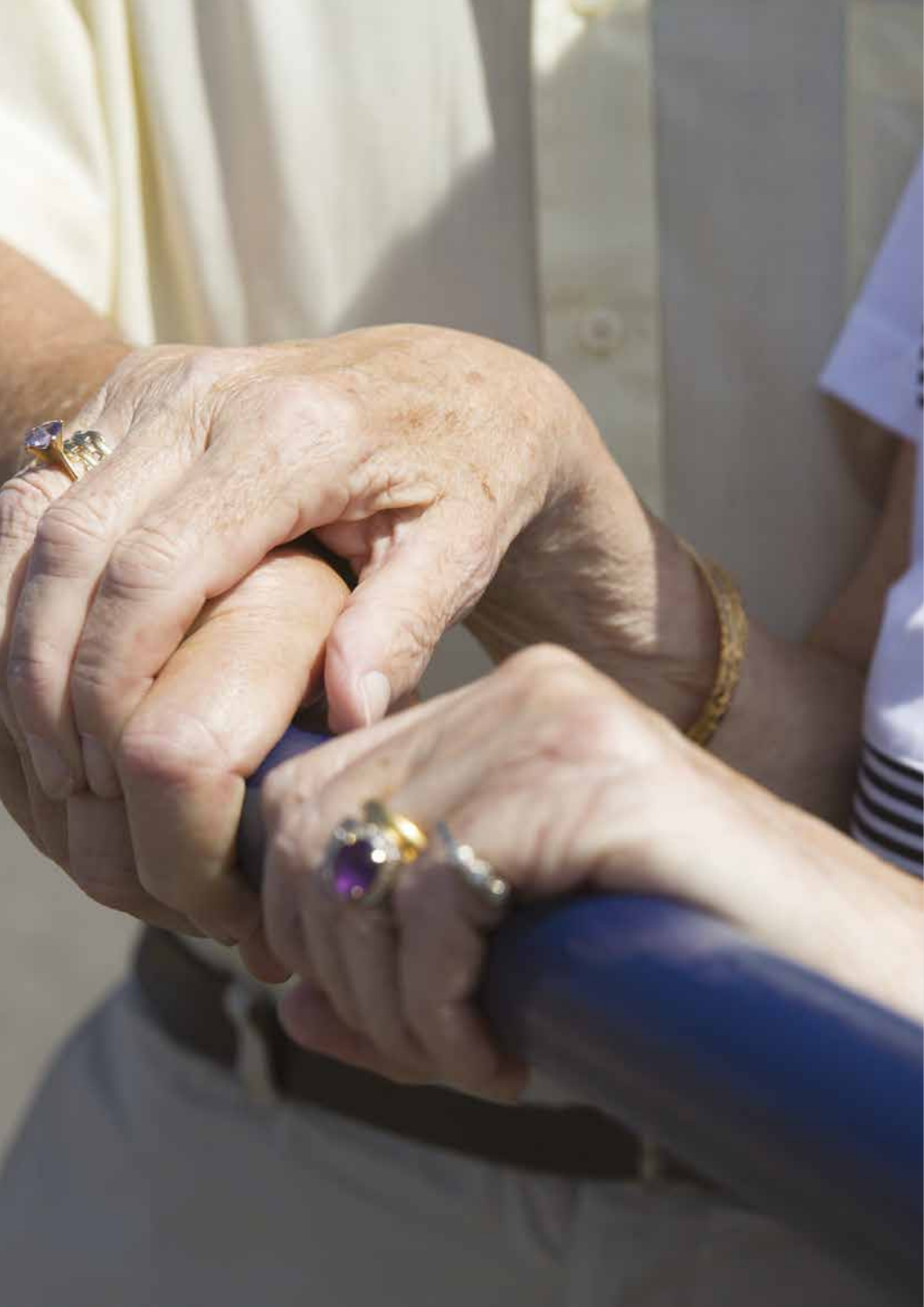### <span id="page-28-0"></span>A model for the financial services industry

The Specialist Support Service pilot demonstrates the value of cancer as a pathfinder for other vulnerabilities. Macmillan and Nationwide are keen to consider the applicability of the guiding principles of the pilot for others, and share key considerations for potential implementation across the sector.

> This section outlines the key themes, challenges and opportunities and is based on the learning of Macmillan and Nationwide over the course of the pilot; the associated independent evaluation by Ecorys; and the interactive discussion by industry representatives at our roundtable event held in December 2015.

### Key themes and considerations for achieving positive outcomes

#### **Operational**

• It is essential to develop clear guidance about who the service is for so that this can be communicated to employees in an easy to understand way. Identifying the customer base with a potential need for the service should be based on a holistic approach informed by robust evidence on the financial impact of serious illness, as well as a good understanding of the physical and psychological effects of serious illness that could potentially make people vulnerable.

- It is important to ensure that operational alignment and agreed referral processes are developed to provide the foundations for strong customer experience and outcomes.
- Cancer is an effective 'pathfinder' condition due to its prevalence and the growing need around this vulnerability.
- It is important to consider scalability and roll out to different vulnerabilities from the outset.

#### Employees

- Must be supported to identify customers who need support, with prompt escalation to appropriate teams.
- It is crucial that appropriate training be provided to frontline teams to develop awareness and build the confidence necessary to interact sensitively with the customer's situation.
- Specialist teams need to be resourced appropriately and skilled employees given authority to make decisions with the reassurance and safeguard of operating within a controlled environment and clear framework of options and escalation process.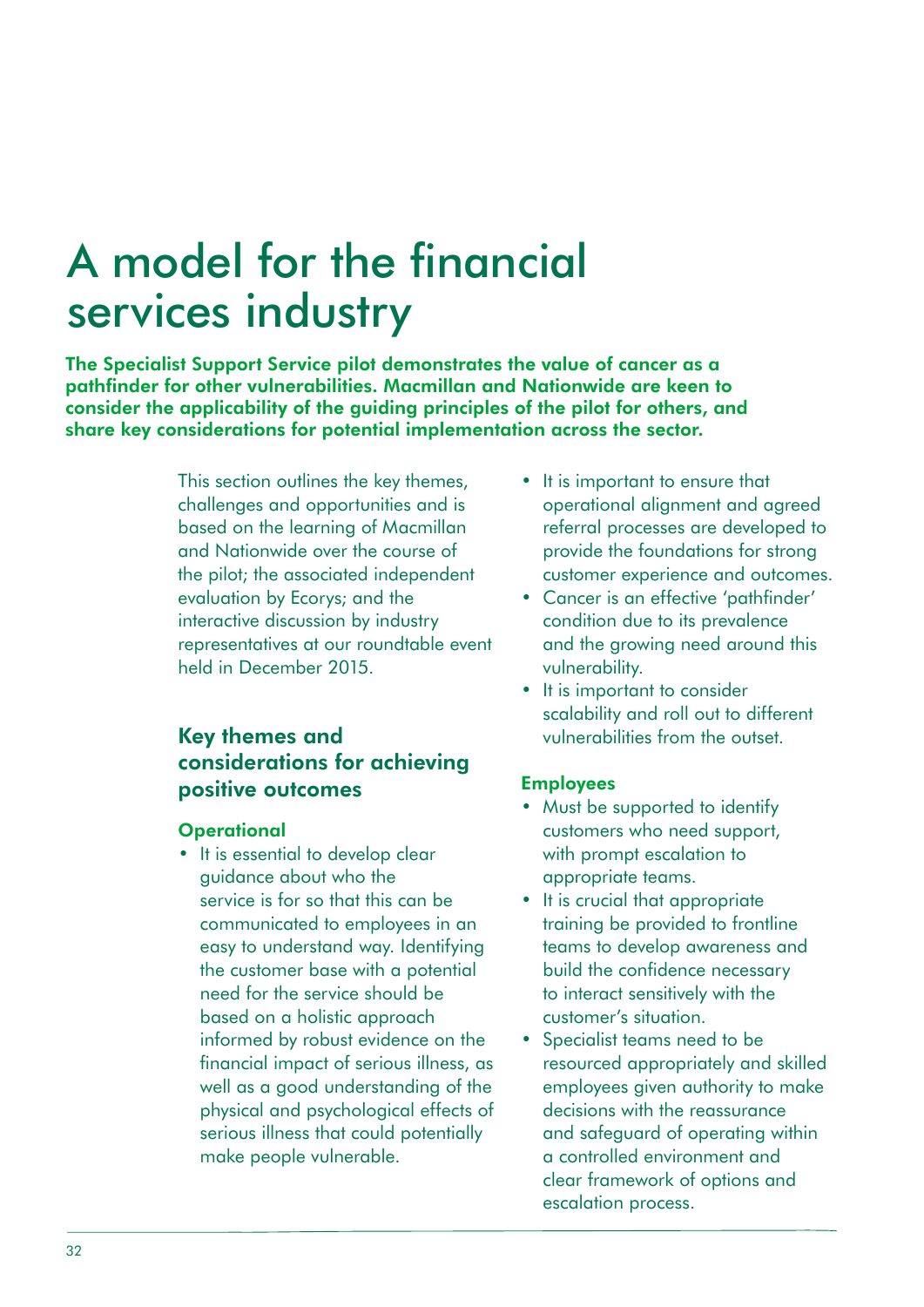• Intensive use of communication channels will raise and maintain awareness of the service and help to support cross-organisational working facilitating service improvement.

#### Customer perspective

- Proactively offering help and promoting the service to customers is crucial in overcoming the barriers to people seeking help early.
- A single point of contact provides continuity, helps to develop a rapport and means conversations need happen only once. Early conversations enable the customer's situation to be recorded, and practical steps considered such as waiving of fees or charges or flexibility with product options, therefore reducing the likelihood of financial difficulty.
- The support provided can help reduce stress and anxiety and also facilitate access to wider sources of specialist support.
- Customers can also be empowered to develop improved financial behaviours which can be sustained through increased knowledge and understanding of their finances.
- To reduce customer anxiety it is important where possible to develop systems and processes that reduce the chances of repeated contact from different parts of the bank. However, in the event of a customer being contacted by other teams, the

customer needs to be made aware of what to do.

• It is imperative that customers are made aware of the service and are able to proactively seek support.

#### Product and policy development

- A policy and process review should be undertaken and regularly updated, informed by customer journeys and other evidence from Macmillan's Financial Guidance Service. Risk management, policy development and product design should be informed by accurate and up-to-date intelligence on cancer.
- Products and policies should offer sufficient flexibility to allow for appropriate exceptions to be available to specialist teams as required.

#### **Organisation**

- Achieving CEO and senior management buy-in is a critical success factor for helping effect change across the organisation and secure appropriate resource allocation.
- Providing the opportunity for someone affected by cancer to share their personal experience provides an invaluable first-hand perspective.
- Economic modelling will help to calculate the costs of the likely inputs and intended outcomes in order to develop a business case. The potential outcomes could include tangible savings such as on default, complaint reductions and streamlined customer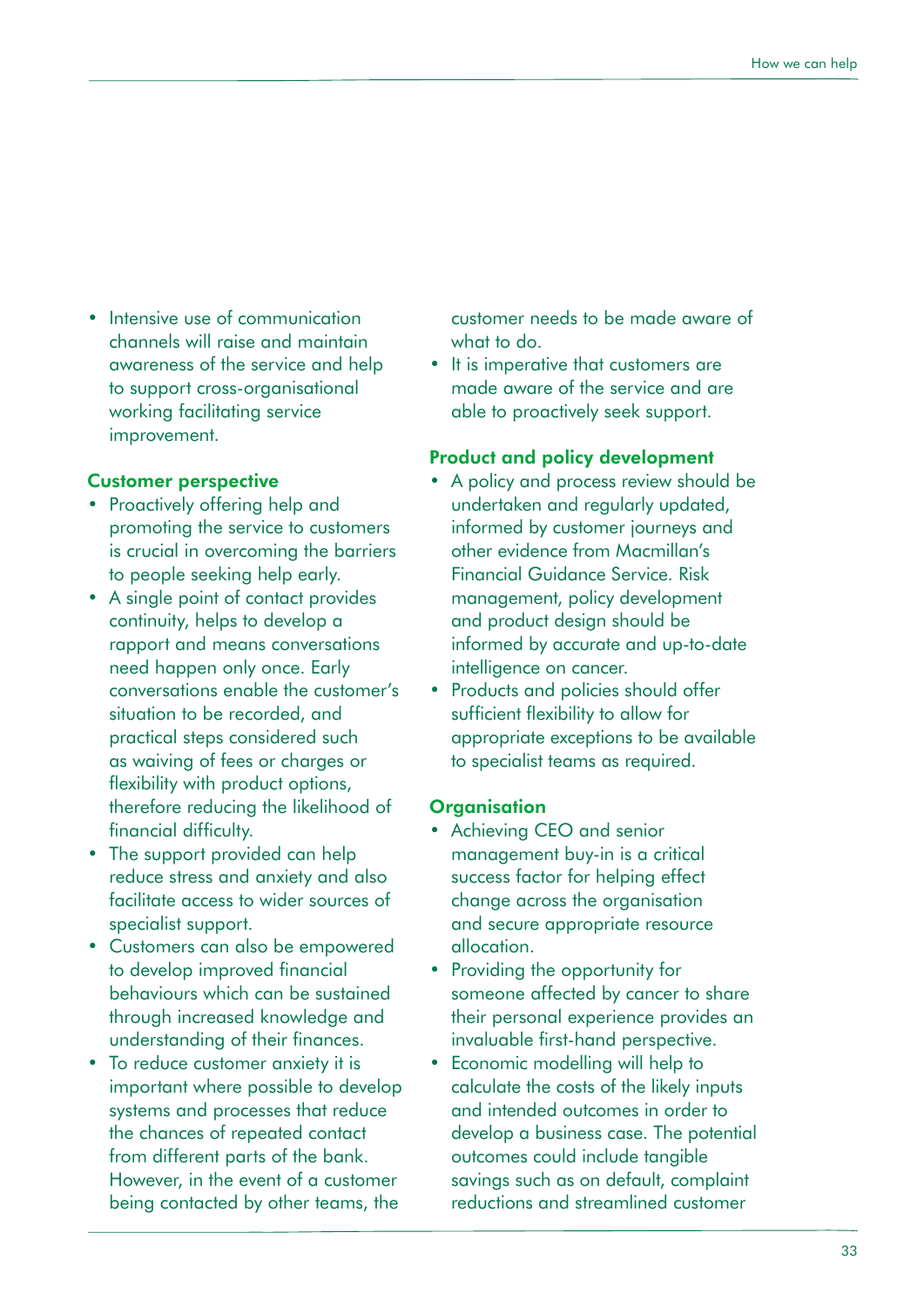interaction; and less tangible benefits such as building customer trust and 'doing the right thing'.

- Referrals to Macmillan have brought wider customer benefits and improved outcomes, such as access to emotional support and financial gains through grants and benefit entitlements.
- Delivering services in partnership leads to greater trust and an improved understanding of vulnerability.

#### Challenges, risks and opportunities

As well as highlighting key themes, the success of the pilot presents an opportunity to share data and case studies and helps inform the development of a business case for other financial providers. However, there are a range of challenges and opportunities to consider and these are outlined here.

*• Defining 'vulnerability'*: The industry definition of 'vulnerability' is a grey area and requires greater clarification, but starting with cancer can support improvements in identifying vulnerable customers and a better understanding of how to develop vulnerability policy using real examples. However, once defined, frontline and specialist teams need appropriate training and support to ensure good customer outcomes and employee well-being.

- *• Where to start?* It can be difficult to decide where is the best place to start this kind of work in a complex organisation when considering channels, systems and products. Designing services for the many that can also be tailored to meet the needs of the individual and deliver consistency is a challenge, particularly when considering systems and processes. The nature and extent of the vulnerability must also be considered when deciding how to support the customer.
- *• Establishing trust:* In order for customers to approach their provider and be open about their situations, it is critical to build trust while managing expectations about the level of service. Improved external communications, enhanced transparency and partnerships with trusted brands such as Macmillan can help build customer confidence and empower customers to selfidentify, and approach their bank earlier. However, it is also important to remember that customers are likely to have products across multiple providers that may necessitate separate conversations with others, and mechanisms for appropriate onward referral need to be considered.
- *Flexibility vs responsibility*: It is important to strike an appropriate balance between flexibility and being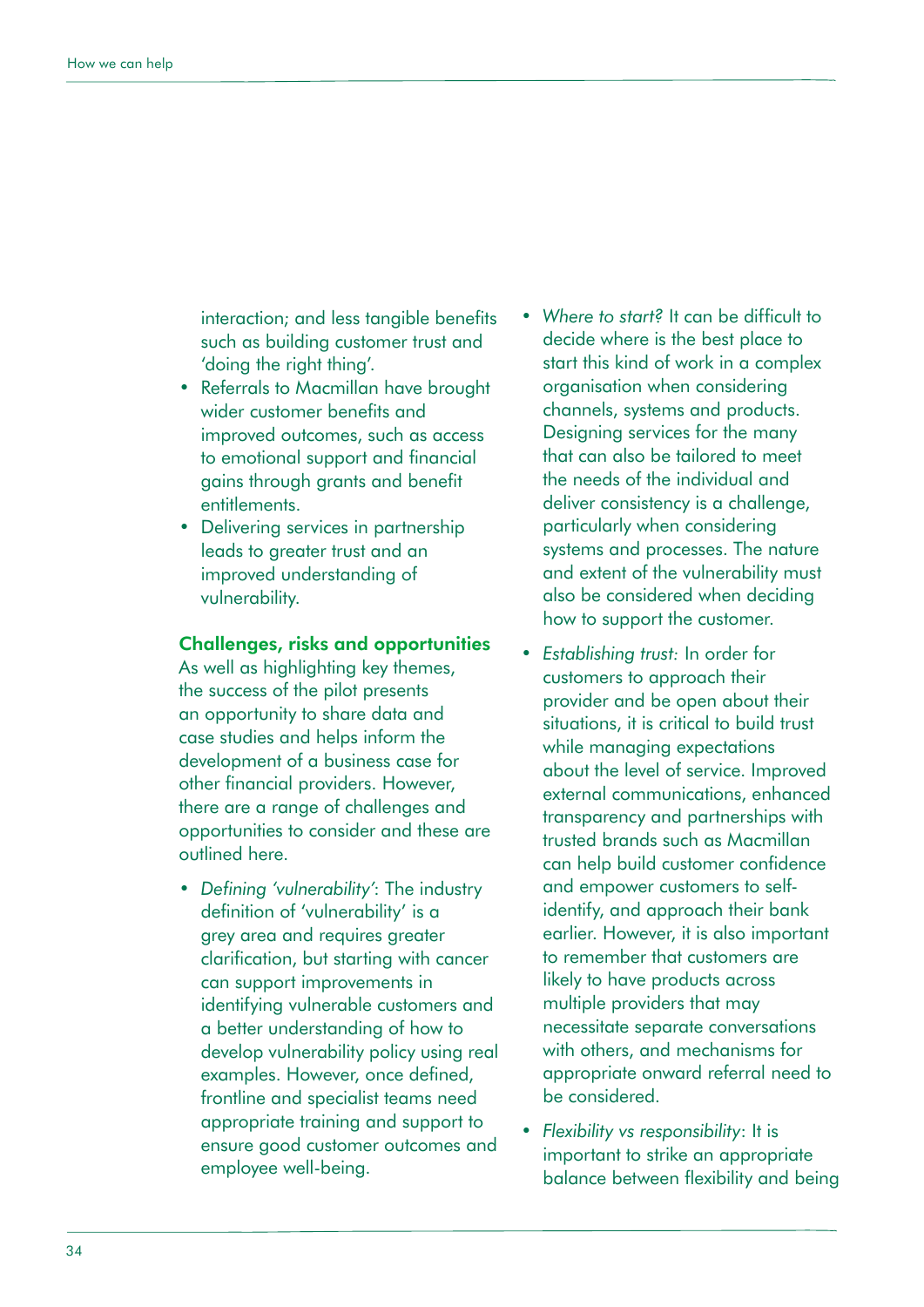responsible. There are questions about how to be confident that taking a course of action will not defer a problem or cause issues at a later stage, for example finding a middle ground for forbearance. However, the value of providing short to medium-term flexibility to allow someone sufficient breathing space that could potentially prevent financial crisis needs to be better understood. There is a potential opportunity to work more closely with credit reference agencies to explore ways in which improved forbearance options for vulnerable customers can be developed and recorded.

- *• Getting 'buy-in':* There is a broad spectrum of conduct issues involving a range of teams that can make it a challenge to prioritise this work and get top-down buy-in. However, the prominence of 'vulnerability' in the conduct agenda should help to unlock resource and secure senior management buy-in for this important work.
- *Data protection*: Issues around industry regulation – including unintended consequences and wider legal considerations such as interpretation of the Data Protection Act (DPA) – continue to be an issue. Nevertheless, the visibility of the vulnerability agenda offers opportunities to revisit challenges around data protection. Greater

reassurance and guidance from the Information Commissioner's Office and Financial Conduct Authority would enable firms, and particularly Legal and Compliance teams, to take a more pragmatic and common sense approach in the customer's best interests without being penalised.

*• Wider applicability:* The engagement and appetite of the sector for addressing the needs of vulnerable customers shows there is willingness to share good practice and learning openly. As highlighted by the BBA taskforce recommendations – and affirmed at our roundtable event in 2015 – collaboration can help inform an industry-wide approach to vulnerability, and could also include learning from other sectors. The engagement of trade bodies and the regulator can help to facilitate the dissemination of learning and best practice across the sector. There is even an opportunity to go beyond banking to include wider industry partners – for example, insurers could promote the availability of specialist support. There is also a further opportunity for the development of an industry-wide approach to working with third sector organisations and building capacity to address this growing social concern.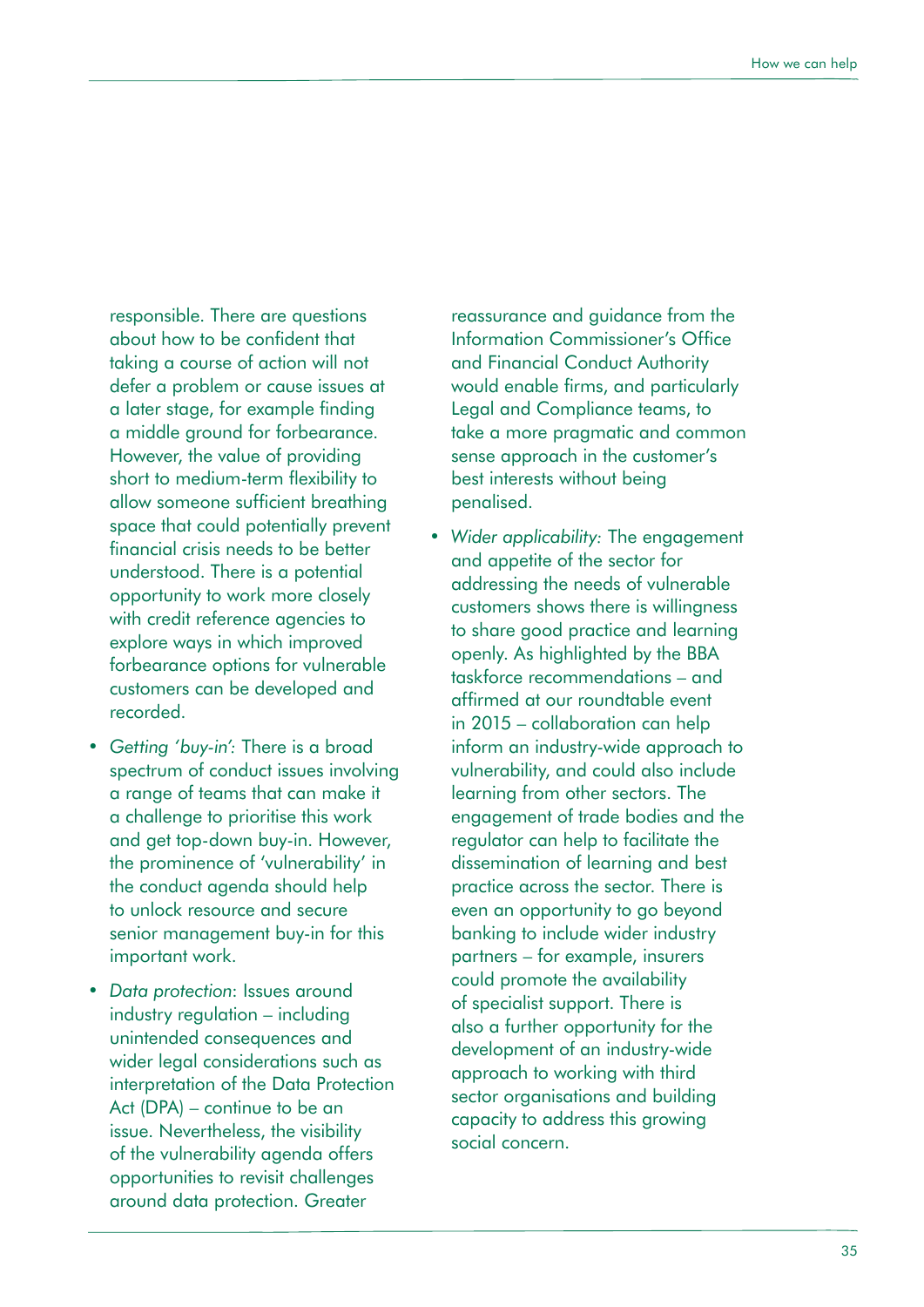### <span id="page-32-0"></span>The way forward

Macmillan is committed to ensuring that people are not unduly financially disadvantaged following cancer – and improving people's experience of the banking sector is integral to helping manage the financial shock of cancer.

> The Nationwide pilot, using *Counting on Your Support* as a guiding framework, has demonstrated our commitment to working in collaboration with the sector to identify and implement practical solutions. It has also shown that it is possible to address the 'policy-practice' gap through partnership work by bringing together the knowledge and expertise of Macmillan with that of the financial services sector.

> We recognise that the sector has a complex and challenging range of business models and that the solutions for different banks and building societies may vary accordingly. However, we hope this guide helps to show what is possible and provides an outline of how our guiding principles can be applied across the sector.

We know that there is a long way to go before people affected by cancer are able to approach their bank for support following diagnosis and be confident that they will receive it, but we are delighted that Nationwide has successfully taken the innovative and bold first step. We are also encouraged by the interest in the sector to make a similar step-change.

We want to continue this important work in partnership and would like to call on the financial services sector to continue to work with Macmillan to find solutions to support people affected by cancer.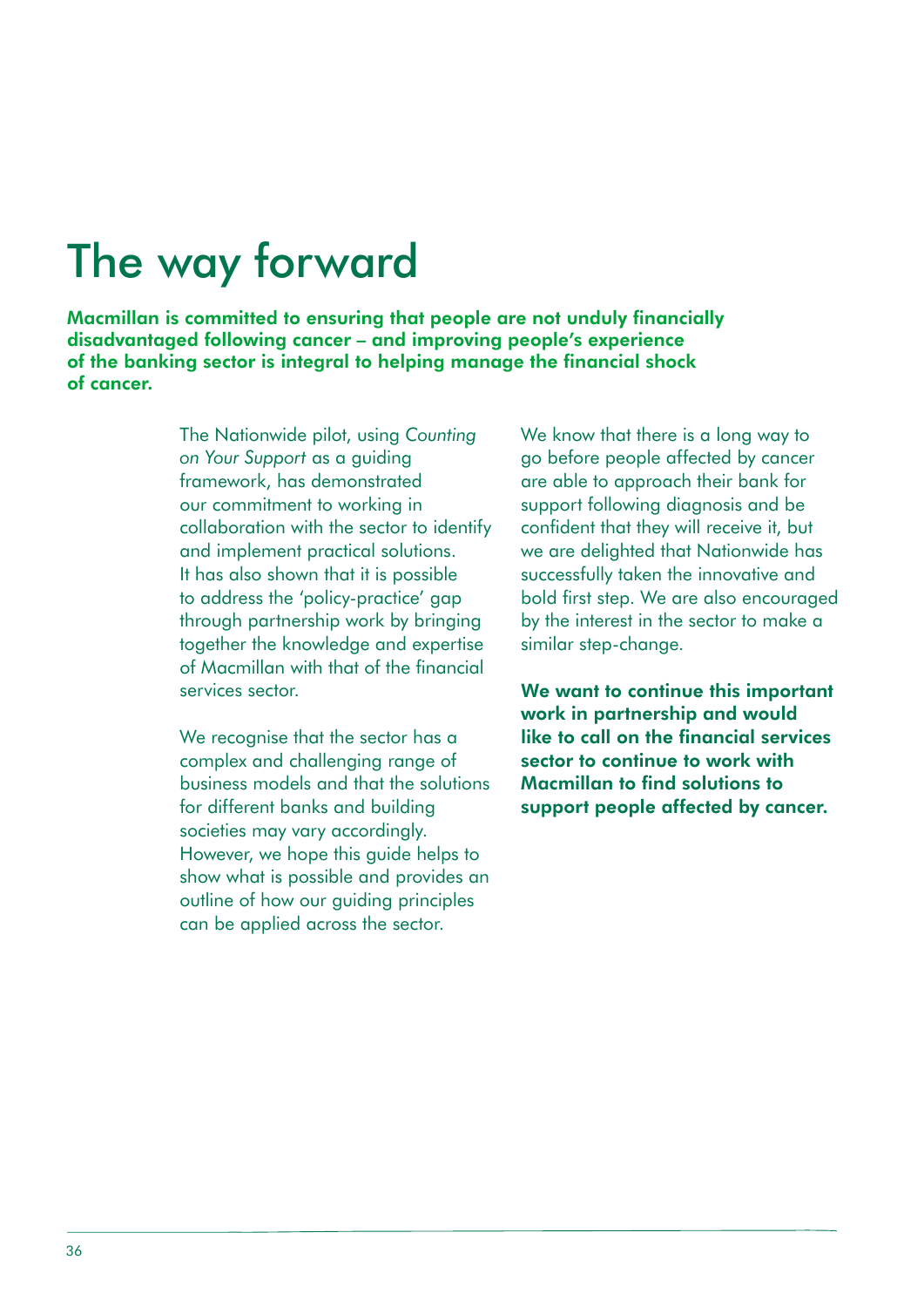### 'I feel really proud and privileged to be a part of this team. I love what the team stands for, love that we can push the boundaries a little bit.'

Laura Marsden, member of Nationwide's Specialist Support Service

'The feedback we've had from customers who we've referred to the Nationwide service has been incredible. It gives us confidence to know that we're referring people to a team who are a committed bunch and who are providing a fantastic service.'

Angela Lunn, Macmillan's Financial Guidance Service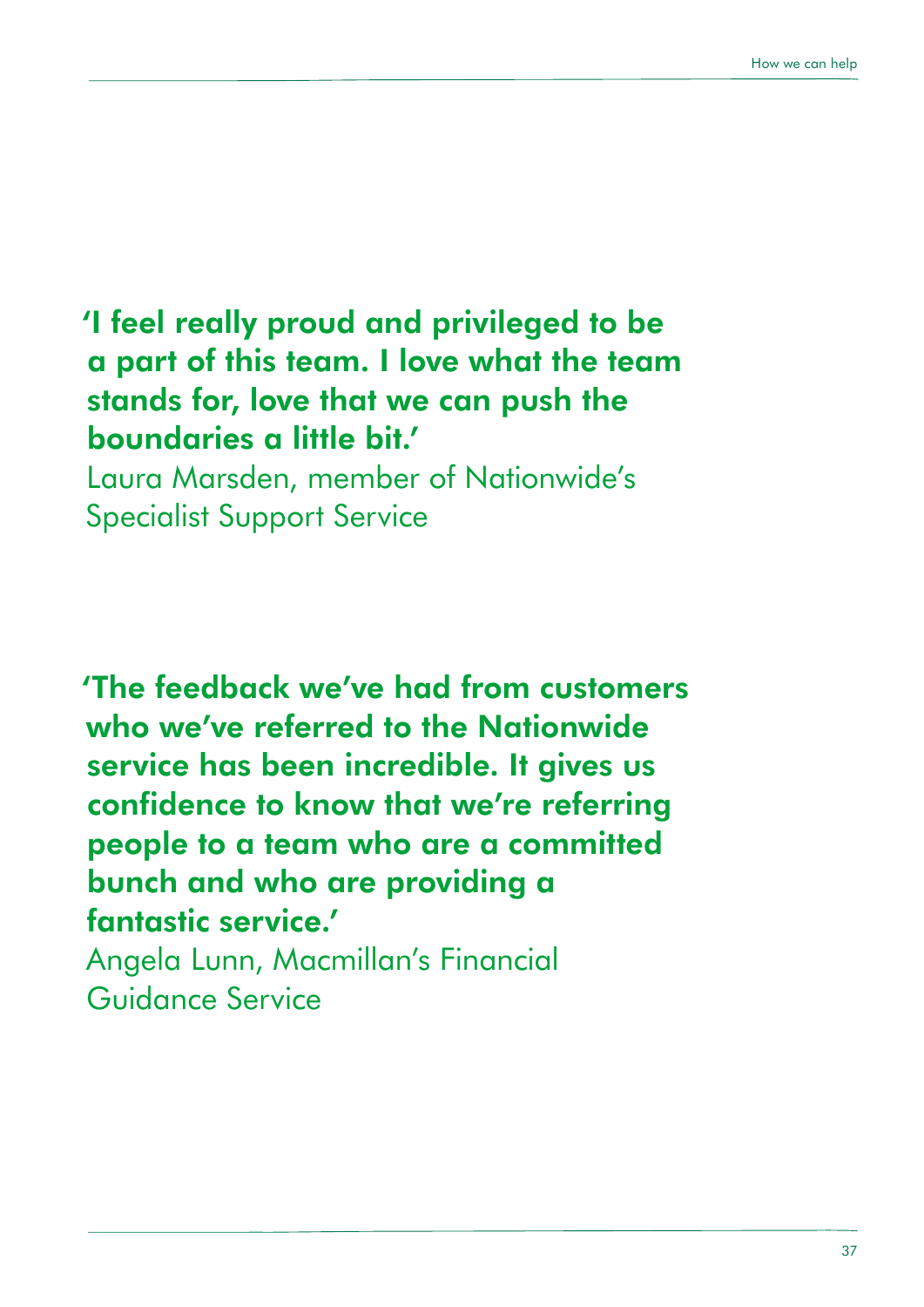### Further resources

For further resources or information related to the pilot and its evaluation, please contact the Financial Support Team at Macmillan Cancer Support at **[financialsupport@macmillan.org.uk](mailto:financialsupport@macmillan.org.uk)** or contact Nationwide at **[press.office@nationwide.co.uk](mailto:press.office@nationwide.co.uk)**.